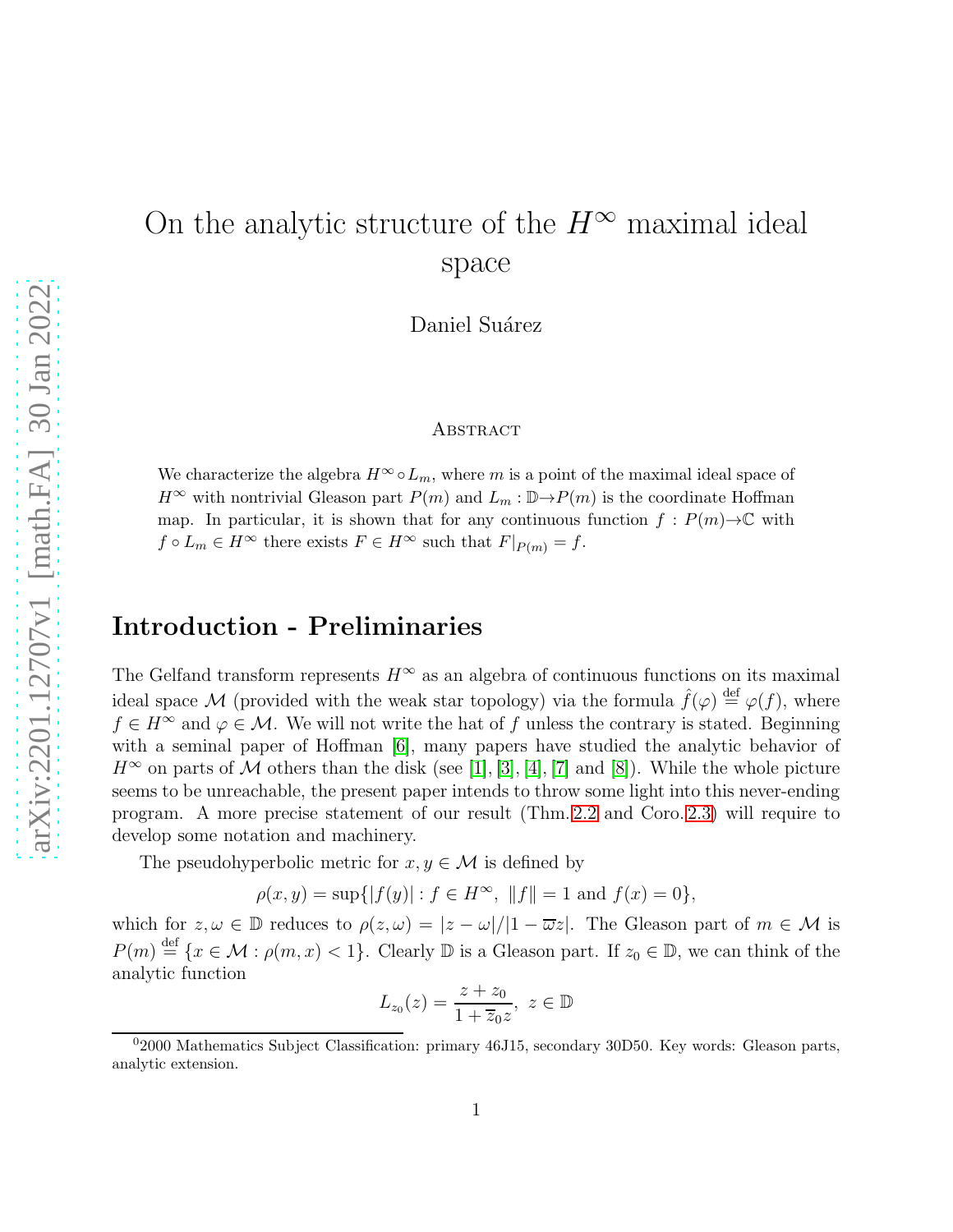as mapping  $\mathbb D$  into M. In [\[6\]](#page-17-0) Hoffman proved that if  $m \in \mathcal M$  and  $(z_\alpha)$  is a net in  $\mathbb D$  converging to m, then the net  $L_{z_{\alpha}}$  tends in the space  $\mathcal{M}^{\mathbb{D}}$  (i.e., pointwise) to some analytic map  $L_m$ from D onto  $P(m)$  such that  $L_m(0) = m$ . Here 'analytic' means that  $f \circ L_m \in H^\infty$  for every  $f \in H^{\infty}$ . The map  $L_m$  does not depend on the particular choice of the net  $(z_{\alpha})$  that tends to m. A Blaschke product b with zero sequence  $\{z_n\}$  satisfying

$$
\delta(b) = \delta(\{z_n\}) \stackrel{\text{def}}{=} \inf_n \prod_{j \,:\, z_j \neq z_n} \rho(z_n, z_j) > 0
$$

is called an interpolating Blaschke product and  $\{z_n\}$  is called an interpolating sequence. Let  $\mathcal G$  denote the set of points in  $\mathcal M$  that lie in the closure of some interpolating sequence. If  $m \in \mathcal{M} \setminus \mathcal{G}$  then  $P(m) = \{m\}$  and hence  $L_m$  is a constant map. If  $m \in \mathcal{G}$  then  $L_m$  is one-to-one, meaning that  $P(m)$  is an analytic disk in M. Hoffman also realized that even when  $P(m)$  is a disk, there are cases in which  $L_m$  is a homeomorphism and cases in which it is not.

By an abstract version of Schwarz's lemma [\[9,](#page-17-6) p. 162], any connected portion of  $\mathcal M$ provided with a nontrivial analytic structure must be contained in some  $P(m)$  with  $m \in \mathcal{G}$ . In order to understand the analytic structure of  $M$  it is then fundamental to study the Hoffman algebras  $H^{\infty} \circ L_m$ , where  $m \in \mathcal{G}$ .

In [\[8\]](#page-17-5) it is proved that  $H^{\infty} \circ L_m$  is a closed subalgebra of  $H^{\infty}$  and that they coincide when  $P(m)$  is a homeomorphic disk (i.e.,  $L_m$  is a homeomorphism). Particular versions of the last result were obtained in [\[6,](#page-17-0) pp. 106-107] and [\[4,](#page-17-3) Coro. 3.3]. On the other hand, when  $P(m)$ is not a homeomorphic disk it is well known that the identity function is not in  $H^{\infty} \circ L_m$ , meaning that this algebra is properly contained in  $H^{\infty}$ . But, what is it? We provide an answer to this question by giving several characterizations of  $H^{\infty} \circ L_m$ , the most natural being

$$
H^{\infty} \circ L_m = H^{\infty} \cap [C(P(m), \mathbb{C}) \circ L_m],
$$

where  $C(P(m), \mathbb{C})$  is the algebra of continuous maps from  $P(m)$  into  $\mathbb{C}$ . The inclusion  $\subset$  is trivial, but the proof of the other inclusion turned out to be very difficult. We can look at the equality as an extension result; it says that for every continuous function f on  $P(m)$  such that  $f \circ L_m \in H^\infty$  there is an extension  $F \in H^\infty$  of  $f$  (i.e.,  $F|_{P(m)} = f$ ). By the above comments, the result is new only for non-homeomorphic disks, but the argument here works in general. However, the technical complications introduced by considering non-homeomorphic disks make the proof much more difficult and longer than in [\[8\]](#page-17-5).

#### 1 Algebraic properties of Hoffman maps

Let  $\tau : \mathbb{D} \to \mathcal{M}$  be an analytic function. As before, this means that  $f \circ \tau \in H^{\infty}$  for all  $f \in H^{\infty}$ . We can extend  $\tau$  to a continuous map  $\tau^* : \mathcal{M} \to \mathcal{M}$  by the formula  $\tau^*(\varphi)(f) \stackrel{\text{def}}{=} \varphi(f \circ \tau)$ , where  $\varphi \in \mathcal{M}$ . Two particular cases will be of interest here. If  $\tau$  is an analytic self-map of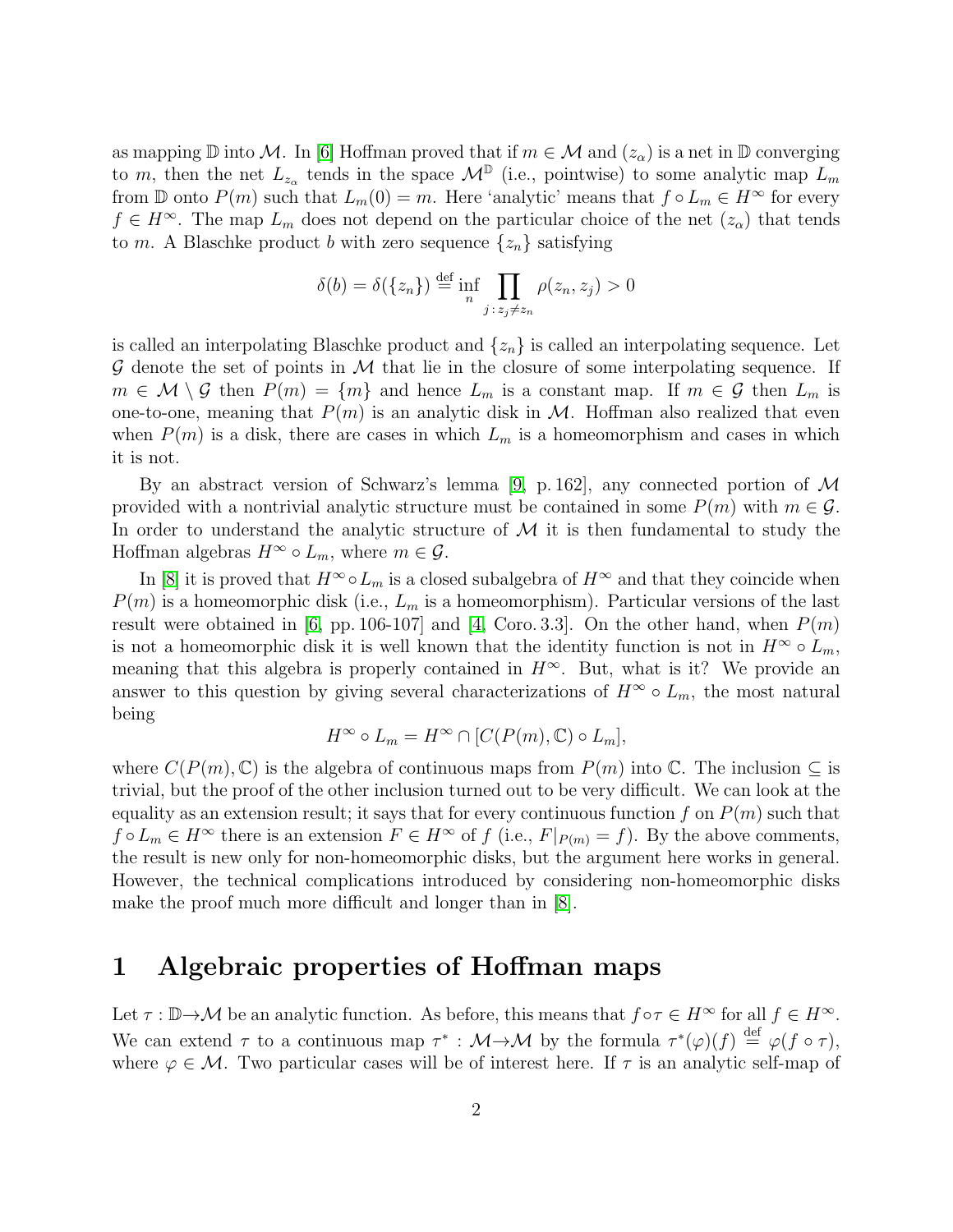$\mathbb D$  then we can think of τ as mapping  $\mathbb D$  into  $\mathcal M$  and consider its extension τ<sup>\*</sup>. We can do this with any automorphism of  $\mathbb{D}$ , which therefore induces a homeomorphism from M onto M. In particular, if  $\lambda \in \partial \mathbb{D}$ , the rotation  $z \mapsto \lambda z$  ( $z \in \mathbb{D}$ ) extends to M in this way. From now on, for  $\varphi \in \mathcal{M}$  we simply write  $\lambda \varphi$  for this ' $\lambda$ -rotation' in M. We point out that even when each such rotation is a homeomorphism, the action of the group  $\partial\mathbb{D}$  into M is not continuous [\[5,](#page-17-7) pp. 164-165]. The other relevant case for the paper is  $L_m$  (for  $m \in \mathcal{G}$ ). The extension  $L_m^*$  maps M onto  $\overline{P(m)}$ , and  $P(m)$  is a homeomorphic disk if and only if  $L_m^*$  is one-to-one [\[8,](#page-17-5) Sect. 3]. We will also denote this extension by  $L_m$ , where the meaning will be clear from the context.

The inclusion of the disk algebra in  $H^{\infty}$  induces a natural projection  $\pi : \mathcal{M} \rightarrow \overline{\mathbb{D}}$ . The fiber of a point  $\omega \in \partial \mathbb{D}$  is  $\pi^{-1}(\omega) \subset \mathcal{M}$ . Let  $x, y \in \mathcal{M}$  and let  $(z_{\alpha})$  be a net in  $\mathbb{D}$  so that  $y = \lim z_\alpha$ . We claim that the limit of  $(1 + \pi(x)z_\alpha)/(1 + \pi(x)\overline{z_\alpha})$  always exists (in  $\overline{\mathbb{D}}$ ) and it is independent of the net  $(z_\alpha)$ . A rigorous statement would say that the above limit exists when  $\pi(z_\alpha)$  is in place of  $z_\alpha$ ; but since  $\pi$  identifies  $\mathbb D$  with  $\pi(\mathbb D)$ , no harm is done with the appropriate mind adjustment.

It is clear that the limit exists whenever the denominator does not tend to zero. So, suppose that  $|\pi(x)| = 1$  and  $\pi(y) = -\pi(x)$ . Write  $z_{\alpha} = -\pi(x)(1 - r_{\alpha}e^{i\theta_{\alpha}})$ , with  $-\pi/2 <$  $\theta_{\alpha} < \pi/2$  and  $0 < r_{\alpha} \rightarrow 0$ . The point  $y \in \mathcal{M}$  is either a nontangential point, in which case  $\theta_{\alpha} \rightarrow \theta \in (-\pi/2, \pi/2)$  (see [\[6,](#page-17-0) pp. 107-108]), or it is a tangential point and  $\theta_{\alpha}$  accumulates in  ${-\pi/2, \pi/2}.$  In both cases

$$
\lim \frac{1 + \overline{\pi(x)} z_{\alpha}}{1 + \pi(x) \overline{z_{\alpha}}} = \lim \frac{1 - (1 - r_{\alpha} e^{i\theta_{\alpha}})}{1 - (1 - r_{\alpha} e^{-i\theta_{\alpha}})} = \lim e^{i2\theta_{\alpha}},
$$

proving our claim.

DEFINITION. Let  $\lambda : \mathcal{M} \times \mathcal{M} \rightarrow \partial \mathbb{D}$  be the function

$$
\lambda(x, y) = \lim_{\alpha} \frac{1 + \pi(x)z_{\alpha}}{1 + \pi(x)\overline{z_{\alpha}}} \quad (x, y \in \mathcal{M}),
$$

where  $(z_{\alpha})$  is any net in  $\mathbb{D}$  that tends to y.

Observe that if  $x, y \in M$  do not satisfy the extreme conditions  $|\pi(x)| = 1$  and  $\pi(x) = -\pi(y)$ then

$$
\lambda(x, y) = \frac{1 + \pi(x)\pi(y)}{1 + \pi(x)\overline{\pi(y)}},
$$

and this expression reduces to  $\pi(x)\pi(y)$  when  $|\pi(x)| = 1 = |\pi(y)|$ . We will use indistinctly the notations  $\lambda(x, y)$  or  $\lambda_{x,y}$  to denote this function. A word of warning: the function  $\lambda$  was introduced by Budde in [\[1\]](#page-17-1) for the purpose of proving the same result given in Proposition [1.1](#page-3-0) below. However, the value of  $\lambda(x, y)$  stated in [\[1\]](#page-17-1) when  $|\pi(x)| = |\pi(y)| = 1$  is  $\pi(x)\pi(y)$ ,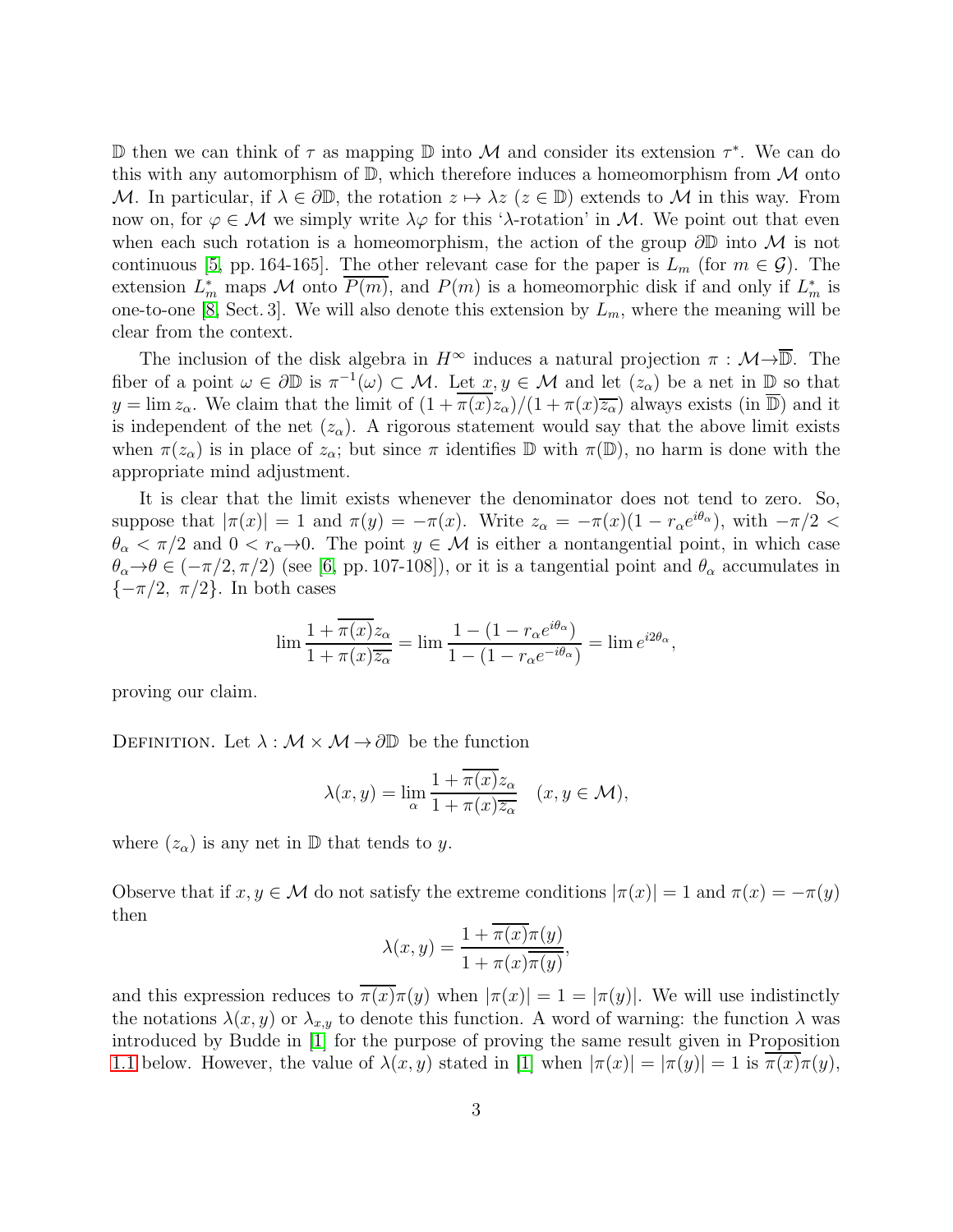therefore overlooking the pathological behavior of  $\lambda$  when  $\pi(x) = -\pi(y)$ . Fortunately, all the proofs and results in [\[1\]](#page-17-1) remain valid by only adjusting  $\lambda$  to its right value.

In [\[4,](#page-17-3) Lemma 1.8] Gorkin, Lingerberg and Mortini proved that if  $m \in \mathcal{G}$  and b is an interpolating Blaschke product then  $b \circ L_m = Bf$ , where B is an interpolating Blaschke product and  $f \in (H^{\infty})^{-1}$ . This fact will be used frequently along the paper. We will also need a result of Budde [\[1\]](#page-17-1) stating that if  $\varphi \in \mathcal{M}$  has trivial Gleason part then  $L_m(\varphi)$  also has trivial Gleason part. In symbols,  $L_m^{-1}(\mathcal{G}) \subset \mathcal{G}$ .

<span id="page-3-0"></span>**Proposition 1.1** Let  $m, y \in \mathcal{M}$ . Then

<span id="page-3-1"></span>
$$
L_m \circ L_y(\lambda(m, y)z) = L_{L_m(y)}(z) \quad \text{for all} \quad z \in \mathbb{D}.
$$
 (1.1)

*Proof.* Suppose first that m or y (or both) is not in G. Then one of the maps  $L_m$  or  $L_y$  is constant and the left member of [\(1.1\)](#page-3-1) is the constant map  $L_m(y)$ . If  $y \notin \mathcal{G}$  then Budde's result asserts that  $L_m(y) \notin \mathcal{G}$ , which is trivially the case if  $m \notin \mathcal{G}$ , too. Therefore also the right member of  $(1.1)$  is the constant map  $L_m(y)$ .

Suppose now that  $m, y \in \mathcal{G}$  and let  $\omega, \xi$  and z in  $\mathbb{D}$ . An elementary calculation shows that

<span id="page-3-2"></span>
$$
L_{\omega}(L_{\xi}(z)) = L_{L_{\omega}(\xi)}(\overline{\lambda(\omega,\xi)}z). \tag{1.2}
$$

Replace  $\omega$  in [\(1.2\)](#page-3-2) by a net  $(\omega_{\alpha})$  in  $\mathbb D$  tending to m. Then the first member of (1.2) tends to  $L_m(L_\xi(z))$  and  $L_{\omega_\alpha}(\xi) \to L_m(\xi)$ . Consequently

<span id="page-3-3"></span>
$$
L_{L_{\omega_{\alpha}}(\xi)} \to L_{L_m(\xi)} \quad \text{pointwise on} \quad \mathbb{D}.\tag{1.3}
$$

It is clear that the constants  $\lambda_{\alpha} = \lambda(\omega_{\alpha}, \xi)$  tend to  $\lambda(m, \xi)$ . Using that for  $x \in \mathcal{G}$  the map  $L_x$  is an isometry on D with respect to  $\rho$  [\[6,](#page-17-0) p. 105] we get

<span id="page-3-4"></span>
$$
\rho(L_{L_{\omega_{\alpha}}(\xi)}(\overline{\lambda}_{\alpha}z), L_{L_{\omega_{\alpha}}(\xi)}(\overline{\lambda(m,\xi)}z)) = \rho(\overline{\lambda}_{\alpha}z, \overline{\lambda(m,\xi)}z)
$$
  
 
$$
\leq \frac{|\overline{\lambda}_{\alpha} - \overline{\lambda(m,\xi)}|}{1 - |z|^2} \to 0.
$$
 (1.4)

Hence, the lower semicontinuity of  $\rho$  (see [\[6,](#page-17-0) Thm. 6.2]) together with [\(1.2\)](#page-3-2), [\(1.3\)](#page-3-3) and [\(1.4\)](#page-3-4) yields

<span id="page-3-5"></span>
$$
\rho(L_m(L_{\xi}(z)), L_{L_m(\xi)}(\overline{\lambda(m,\xi)}z)) \le \lim \rho(L_{L_{\omega_{\alpha}}(\xi)}(\overline{\lambda}_{\alpha}z), L_{L_{\omega_{\alpha}}(\xi)}(\overline{\lambda(m,\xi)}z)) = 0. \tag{1.5}
$$

That is,  $L_m(L_{\xi}(z)) = L_{L_m(\xi)}(\overline{\lambda(m,\xi)}z)$  for every  $\xi, z \in \mathbb{D}$ . Now replace  $\xi$  by a net  $(\xi_{\alpha})$ in D tending to y. By the continuity of  $L_m$  on M then  $L_m(L_{\xi_\alpha}(z)) \to L_m(L_y(z))$  and  $L_m(\xi_\alpha) \to L_m(y)$ . Since the map  $x \mapsto L_x$  is continuous from M into  $\mathcal{M}^{\mathbb{D}}$ , then we also have

$$
L_{L_m(\xi_\alpha)} \to L_{L_m(y)}
$$
 pointwise on  $\mathbb{D}$ .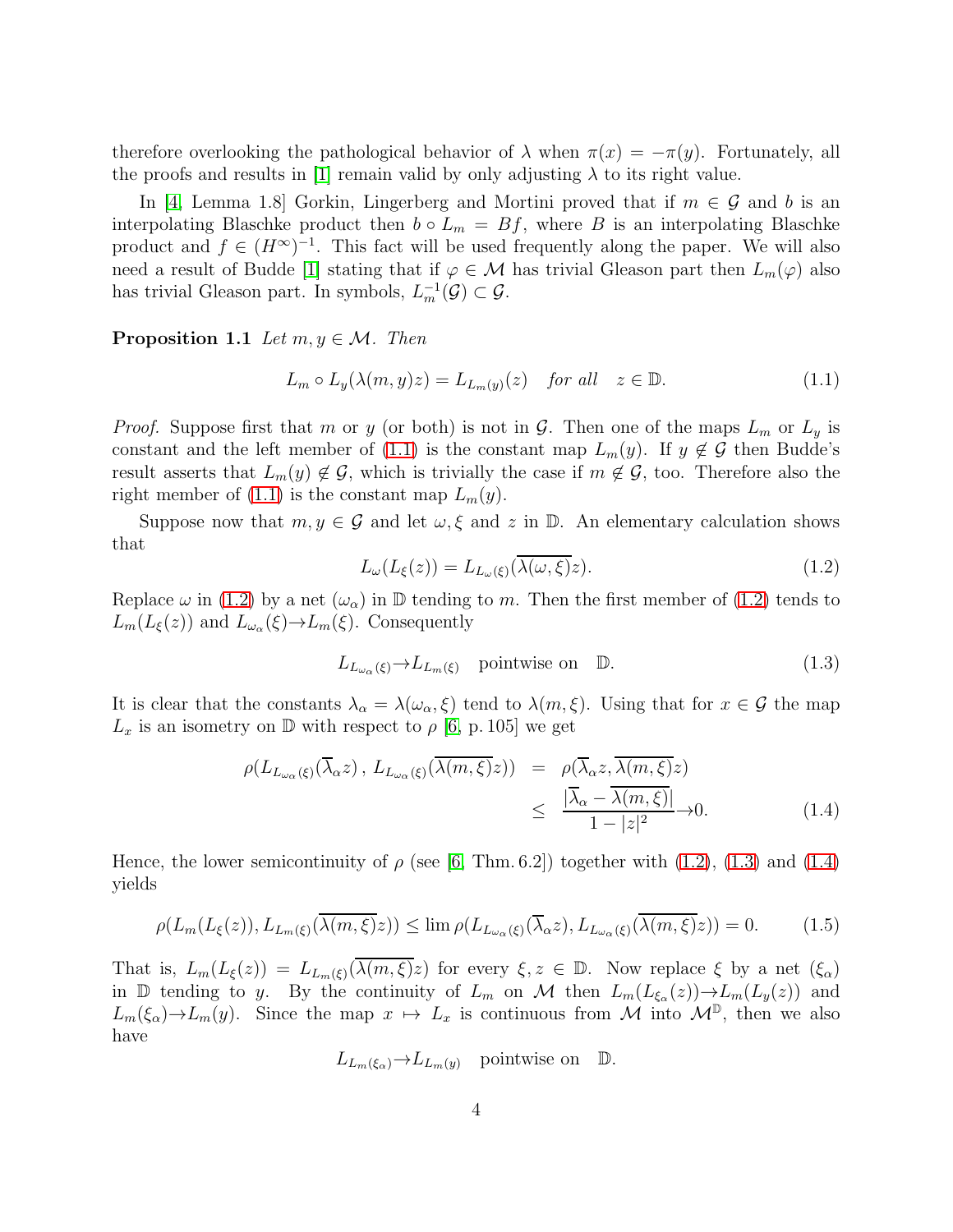Since  $L_m(\xi_\alpha) \in P(m) \subset \mathcal{G}$  for every  $\xi_\alpha$ , then  $L_{L_m(\xi_\alpha)}$  are isometries with respect to  $\rho$ . In addition,  $\lambda(m,\xi_{\alpha})\rightarrow\lambda(m,y)$  by definition. Therefore the same argument as in [\(1.4\)](#page-3-4) and [\(1.5\)](#page-3-5) yields

$$
L_m(L_y(z)) = L_{L_m(y)}(\overline{\lambda(m, y)}z).
$$

<span id="page-4-0"></span>The proposition follows replacing z by  $\lambda(m, y)z$ .  $\Box$ 

Corollary 1.2 (Budde) Let  $m \in \mathcal{G}$  and  $\xi \in \mathcal{M}$  such that  $L_m(\xi) \in P(m)$ . Then  $L_m$  maps  $P(\xi)$  onto  $P(m)$  in a one-to-one fashion.

*Proof.* By hypothesis there is  $\omega \in \mathbb{D}$  such that  $L_m(\xi) = L_m(\omega)$ . Hence, by Proposition [1.1](#page-3-0)  $L_m \circ L_{\xi}(\lambda_{m,\xi}z) = L_m \circ L_{\omega}(\lambda_{m,\omega}z)$  for every  $z \in \mathbb{D}$ . The result follows because  $L_m : \mathbb{D} \to P(m)$ ,  $L_{\omega}(\lambda_{m,\omega}) : \mathbb{D} \to \mathbb{D}$  and  $L_{\xi}(\lambda_{m,\xi}) : \mathbb{D} \to P(\xi)$  are onto and one-to-one.  $\Box$ 

<span id="page-4-2"></span>**Lemma 1.3** Let  $\gamma \in \mathbb{C}$  with  $|\gamma| = 1$  and let  $y \in \mathcal{M}$ . Then

$$
L_{\gamma y}(z) = \gamma L_y(\overline{\gamma}z). \tag{1.6}
$$

*Proof.* Let  $f \in H^{\infty}$  and  $\{z_{\alpha}\}\$ be a net in  $\mathbb{D}$  tending to y. Thus  $\gamma z_{\alpha} \rightarrow \gamma y$  and for every  $z \in \mathbb{D}$ ,

$$
f(L_{\gamma y}(z)) = \lim_{\alpha} f(L_{\gamma z_{\alpha}}(z)) = \lim_{\alpha} f(\gamma L_{z_{\alpha}}(\overline{\gamma}z)) = f(\gamma L_{y}(\overline{\gamma}z)),
$$

as desired.  $\square$ 

#### 2 A characterization of Hoffman algebras

DEFINITION. Let  $m \in \mathcal{G}$ . The m-saturation of a set  $E \subset \mathcal{M}$  is defined as  $L_m^{-1}(L_m(E)),$ and  $E$  will be called m-saturated if it coincides with its m-saturation. We also write  $\mathcal{L}_m(y) \stackrel{\text{def}}{=} L_m^{-1}(L_m(y))$  for the *m*-saturation of  $y \in \mathcal{M}$ .

It is clear that  $\mathcal{L}_m(0) \cap \mathbb{D} = \{0\}$ . For  $f \in H^\infty$  write

$$
Z_D(f) = \{ z \in \mathbb{D} : f(z) = 0 \} \text{ and } Z(f) = \{ \varphi \in \mathcal{M} : f(\varphi) = 0 \}.
$$

It is well known that if f is an interpolating Blaschke product then  $Z(f)$  is the closure of  $Z_D(f)$ . This immediately implies that if  $m \in \mathcal{G}$  and  $y \in \mathcal{M}$  are different points then there is an interpolating Blaschke product f such that  $f(m) = 0 \neq f(y)$ . As a consequence we obtain that if  $m \in \mathcal{G}$  then

 $\mathcal{L}_m(0) = \bigcap \{ Z(b \circ L_m) : b \text{ is an interpolating Blaschke product with } b(m) = 0 \}.$ 

<span id="page-4-1"></span>Since  $Z(b \circ L_m)$  is the zero set of an interpolating Blaschke product then  $\mathcal{L}_m(0)$  is an intersection of closures of interpolating sequences, which in a sense is quite small. Furthermore, [\[4,](#page-17-3) Thm. 1.4] implies that  $P(m)$  is a homeomorphic disk if and only if  $\mathcal{L}_m(0) = \{0\}$ .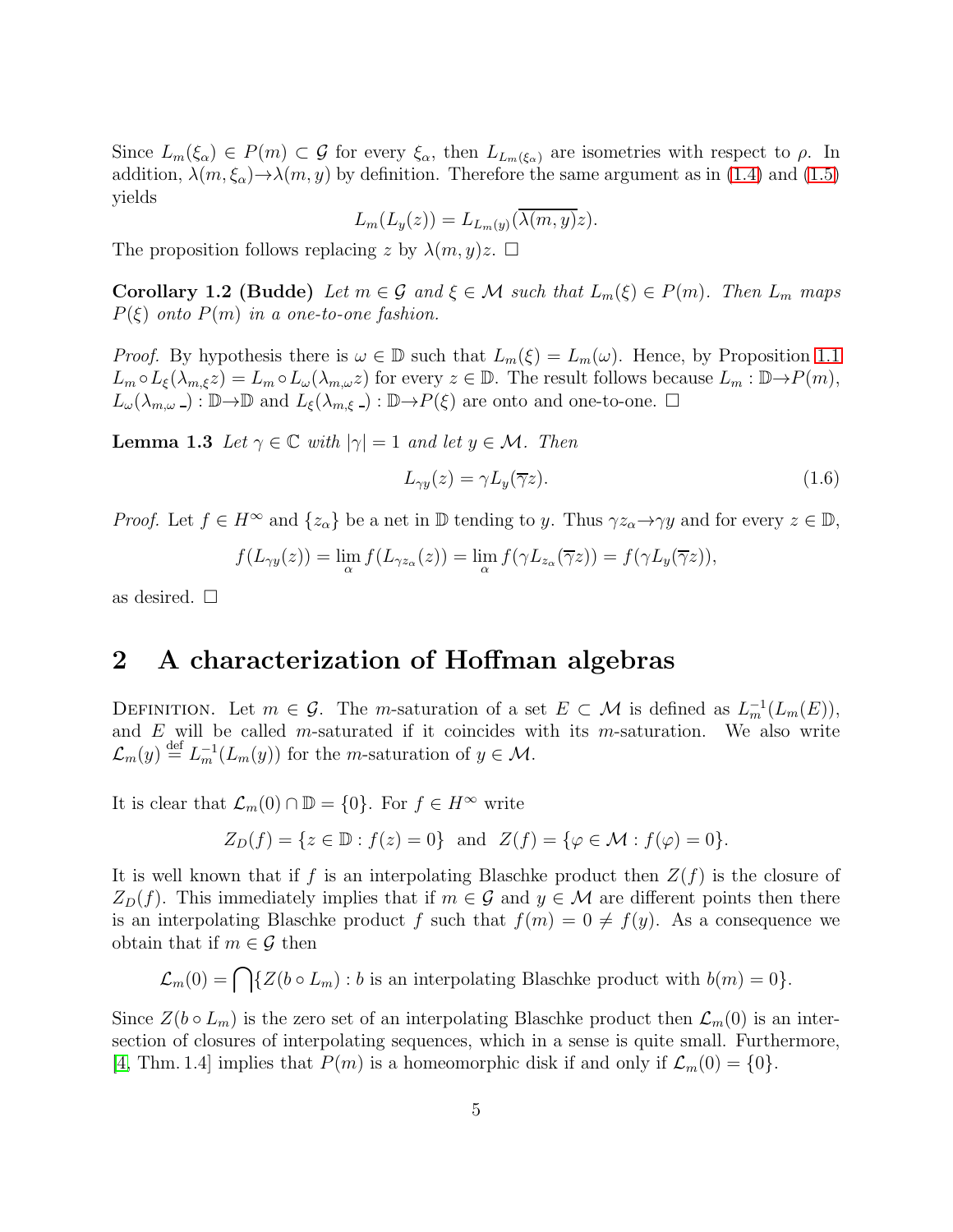**Lemma 2.1** Let  $m \in \mathcal{G}$ . Then for  $\omega \in \mathbb{D}$  we have

$$
\mathcal{L}_m(\omega) = \{ L_x(\lambda_{m,x}\omega) : x \in \mathcal{L}_m(0) \}.
$$

*Proof.* Since  $L_m(x) = m$  for all  $x \in \mathcal{L}_m(0)$  then by Proposition [1.1](#page-3-0)  $L_m(L_x(\lambda_{m,x}z)) = L_m(z)$ on D. So,  $L_x(\lambda_{m,x}\omega) \in \mathcal{L}_m(\omega)$ . Let  $\xi \in \mathcal{M}$  such that  $L_m(\xi) = L_m(\omega)$ . The 'onto' part of Corollary [1.2](#page-4-0) implies that there is  $x \in P(\xi)$  such that  $L_m(x) = m$ . So,  $L_m \circ L_x(\lambda_{m,x}z) =$  $L_m(z)$  for  $z \in \mathbb{D}$ . In particular,  $L_m(L_x(\lambda_{m,x}\omega)) = L_m(\omega) = L_m(\xi)$ . That is,  $L_m$  takes the same value on the points  $L_x(\lambda_{m,x}\omega)$  and  $\xi$ , which belong to  $P(\xi)$ . The 'one-to-one' part of Corollary [1.2](#page-4-0) implies that  $L_x(\lambda_{m,x}\omega) = \xi$ .  $\Box$ 

<span id="page-5-0"></span>**Theorem 2.2** Let  $m \in \mathcal{G} \setminus \mathbb{D}$  and let  $f \in H^{\infty}$  such that

$$
f(L_x(\lambda_{m,x}z)) = f(z) \text{ for all } x \in \mathcal{L}_m(0) \text{ and all } z \in \mathbb{D}
$$

Then there is  $F \in H^{\infty}$  such that  $F \circ L_m = f$ .

For  $m \in \mathcal{G}$  the theorem and Lemma [2.1](#page-4-1) provide a description of the algebra  $H^{\infty} \circ L_m$  as the functions  $f \in H^{\infty}$  such that f is constant on  $L_m^{-1}(m')$  for every  $m' \in P(m)$ . Only the sufficiency needs to be proved. We devote the next two sections to prove Theorem [2.2.](#page-5-0) For the sake of clarity it is convenient to rescue the hat for the Gelfand transform in the next corollary.

<span id="page-5-1"></span>**Corollary 2.3** Let  $m \in \mathcal{G} \setminus \mathbb{D}$  and  $h : P(m) \to \mathbb{C}$  such that  $h \circ L_m = f \in H^\infty$ . Then the following conditions are equivalent.

- (a) h is continuous on  $P(m)$  with the topology induced by  $\mathcal{M}$ ,
- (b)  $\hat{f} \circ L_x(\lambda_{m,x}z) = f(z)$  for every  $x \in \mathcal{L}_m(0)$  and  $z \in \mathbb{D}$ ,
- (c) there exists  $F \in H^{\infty}$  such that  $\hat{F} \circ L_m(z) = h \circ L_m(z)$  for every  $z \in \mathbb{D}$ , and
- (d) there exists  $F \in H^{\infty}$  such that  $\hat{F}|_{P(m)} = h$ .

*Proof.* We assume first that (a) holds. If (b) fails then there are  $x \in \mathcal{L}_m(0)$  and  $z_0 \in \mathbb{D}$ such that  $\alpha = |\hat{f}(L_x(\lambda_{m,x}z_0)) - f(z_0)| > 0$ . By the density of  $\mathbb D$  in M the point  $L_x(\lambda_{m,x}z_0)$ is in the closure of the set  $U = \{z \in \mathbb{D} : |\hat{f}(L_x(\lambda_{m,x}z_0)) - f(z)| < \alpha/2\}$ . Thus, by Lemma [2.1](#page-4-1)  $L_m(z_0) = L_m(\underline{L_x(\lambda_{m,x}z_0)}) \in L_m(\overline{U}) \subset \overline{L_m(U)}$ . The continuity of h on  $P(m)$  now implies that  $h(L_m(z_0)) \in \overline{h(L_m(U))}$ . But this contradicts the fact that for  $z \in U$ ,

$$
|h(L_m(z_0)) - h(L_m(z))| = |f(z_0) - f(z)|
$$
  
\n
$$
\geq |f(z_0) - \hat{f}(L_x(\lambda_{m,x}z_0))| - |\hat{f}(L_x(\lambda_{m,x}z_0)) - f(z)|
$$
  
\n
$$
> \alpha - \alpha/2 = \alpha/2.
$$

The implication (b)⇒(c) is Theorem [2.2.](#page-5-0) Since  $P(m) = L_m(\mathbb{D})$  then (d) is just a rephrasing of (c). Now suppose that (d) holds. Since  $F \in H^{\infty}$  then  $\hat{F}$  is continuous on M, and consequently  $\hat{F}|_{P(m)} = h$  is continuous on  $P(m)$ .  $\Box$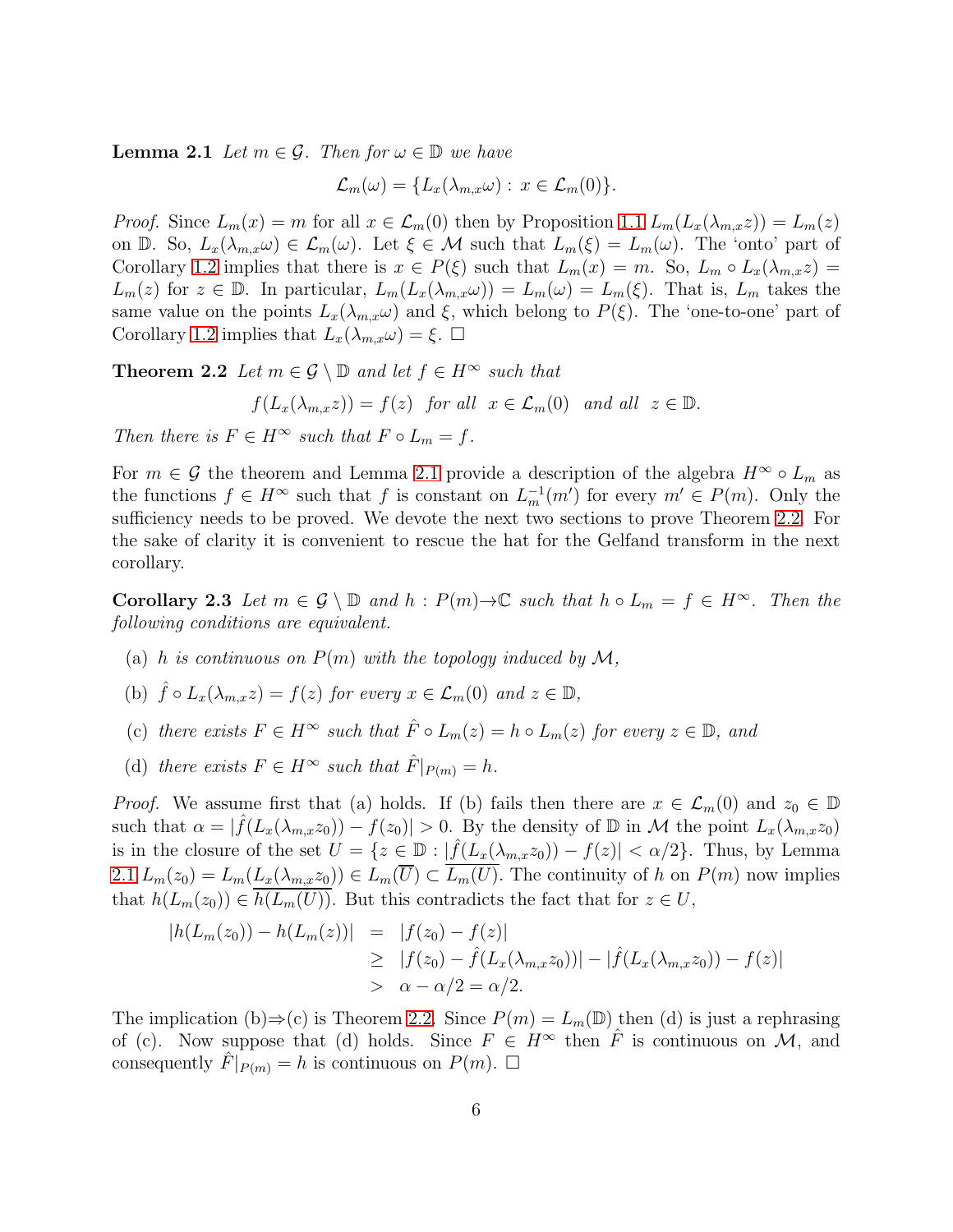#### 3 Technical lemmas

The hyperbolic metric for  $z, \omega \in \mathbb{D}$  is

$$
h(z, \omega) = \log \frac{1 + \rho(z, \omega)}{1 - \rho(z, \omega)}.
$$

So, h and  $\rho$  are increasing functions of each other and  $h(z, \omega)$  tends to infinity if and only if  $\rho(z,\omega)$  tends to 1. We will use alternatively one metric or the other according to convenience. The hyperbolic ball of center  $z \in \mathbb{D}$  and radius  $r > 0$  will be denoted by  $\Delta(z, r)$ .

<span id="page-6-4"></span>The next two lemmas are easy consequences of similar results in Hoffman's paper [\[6,](#page-17-0) pp. 82 and 86-88]. (or see [\[2,](#page-17-8) pp. 404-408]).

**Lemma 3.1** Let S be an interpolating sequence and let  $m \in \overline{S}$ . Then for any  $0 < \delta_0 < 1$ there is a subsequence S' of S such that  $m \in \overline{S'}$  and  $\delta(S') > \delta_0$ .

<span id="page-6-0"></span>**Lemma 3.2** Let b be an interpolating Blaschke product with  $\delta(b) \geq \delta$  and let  $\omega \in \mathbb{D}$ . Then there is  $0 < c = c(\delta) < 1$  such that  $c \rightarrow 1$  as  $\delta \rightarrow 1$ , and

$$
|b(\omega)| \geq c\rho(\omega, Z_D(b)).
$$

<span id="page-6-3"></span>Our next lemma is a trivial consequence of Lemma [3.2;](#page-6-0) we state it for convenience.

**Lemma 3.3** Let  $0 < \sigma < 1$ . Then there are functions  $0 < \delta(\sigma) < 1$  and  $s(\sigma) > 0$  such that if b is an interpolating Blaschke product with  $\delta(b) > \delta(\sigma)$  then

$$
|b(z)| \geq \sigma \quad \text{for} \quad z \notin \bigcup \{ \Delta(z_n, s(\sigma)) : z_n \in Z_D(b) \}.
$$

<span id="page-6-2"></span>**Lemma 3.4** Let  $\{z_n\}$  be an interpolating sequence and  $(z_\alpha)$  be a subnet with  $z_\alpha \to m \in \mathcal{M}$ . Suppose that  $F \in C(\mathcal{M})$ . Then  $F \circ L_{z_\alpha} \to F \circ L_m$  uniformly on compact subsets of  $\mathbb{D}$ .

*Proof.* Since  $z_{\alpha} \to m$  in M then  $L_{z_{\alpha}} \to L_m$  in  $\mathcal{M}^{\mathbb{D}}$ , and by the continuity of F on M then  $F \circ L_{z_\alpha} \to F \circ L_m \stackrel{\text{def}}{=} f$  pointwise on D. We will see that  $F(L_{z_\alpha}(z)) \to f(z)$  uniformly on  $|z| \leq r$ for any  $0 < r < 1$ . In fact, otherwise there is  $\varepsilon > 0$ , a subnet  $(z_\beta)$  of  $(z_\alpha)$  and points  $\omega_\beta$  with  $|\omega_{\beta}| \leq r$  such that

<span id="page-6-1"></span>
$$
|F(L_{z_{\beta}}(\omega_{\beta})) - f(\omega_{\beta})| > \varepsilon \quad \text{for all} \quad \beta.
$$
 (3.1)

Taking a subnet of  $(z_\beta)$  if necessary, we can also assume that  $\omega_\beta \rightarrow \omega$ , with  $|\omega| \leq r$ . Since f is continuous at  $\omega$  and  $F(L_{z_{\beta}}(\omega)) \to f(\omega)$ , then there is  $\beta_0$  such that for every  $\beta \ge \beta_0$ ,

$$
|f(\omega) - f(\omega_{\beta})| < \varepsilon/4 \quad \text{and} \quad |F(L_{z_{\beta}}(\omega)) - f(\omega)| < \varepsilon/4.
$$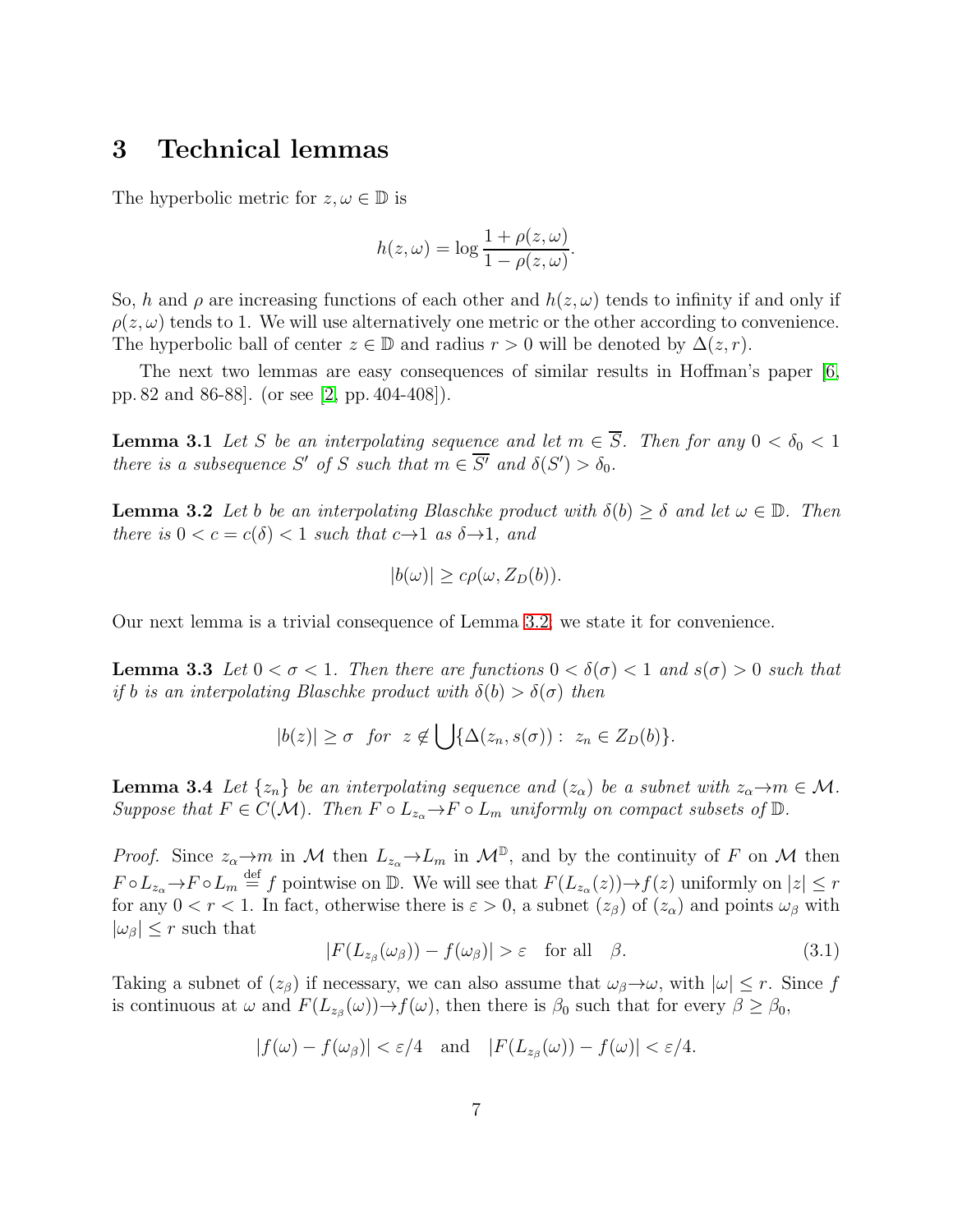These inequalities together with [\(3.1\)](#page-6-1) give

$$
|F(L_{z_{\beta}}(\omega_{\beta}))-F(L_{z_{\beta}}(\omega))|>\varepsilon/2 \quad \text{for all} \quad \beta \geq \beta_0.
$$

This will contradict the continuity of F if we prove that  $L_{z_{\beta}}(\omega_{\beta})$  tends to  $L_m(\omega)$ . Let  $(L_{z_{\gamma}}(\omega_{\gamma}))$  be an arbitrary convergent subnet of  $(L_{z_{\beta}}(\omega_{\beta}))$ , say to  $y \in M$ . Then by the lower semicontinuity of  $\rho$ ,

$$
\rho(y, L_m(\omega)) \leq \lim \rho(L_{z_\gamma}(\omega_\gamma), L_{z_\gamma}(\omega)) = \lim \rho(\omega_\gamma, \omega) = 0,
$$

meaning that  $y = L_m(\omega)$ . So, every convergent subnet of  $(L_{z_\beta}(\omega_\beta))$  tends to y, and consequently the whole net tends to  $y$ .  $\Box$ 

An immediate consequence of Lemma [3.4](#page-6-2) is that if  $F \in C(\mathcal{M})$  and S is an interpolating sequence with  $m \in \overline{S} \setminus S$ , then for every  $0 < r < 1$  and  $\varepsilon > 0$ ,

$$
\left\{ z_n \in S : \sup_{|z| \le r} |F \circ L_{z_n}(z) - F \circ L_m(z)| < \varepsilon \right\}
$$

<span id="page-7-1"></span>is a subsequence of  $S$  having  $m$  in its closure.

**Lemma 3.5** Let  $\xi, \omega \in \mathbb{D}$  and  $m \in \mathcal{M} \setminus \mathbb{D}$ . Then for any  $0 < r < 1$ ,

$$
\sup_{|z| \le r} \rho(L_{\xi}(\lambda_{m,\xi}z), L_{\omega}(\lambda_{m,\omega}z)) < \frac{30}{(1-r)^2} \rho(\xi, \omega).
$$

*Proof.* We can assume that  $\pi(m) = 1$ . Also, since the desired inequality is obvious for  $\rho(\xi,\omega) > 1/30$ , we can assume that  $\rho(\xi,\omega) < 1/2$ . So, for  $z \in \mathbb{D}$  with  $|z| \leq r$ ,

$$
\rho(L_{\xi}(\lambda_{m,\xi}z), L_{\omega}(\lambda_{m,\omega}z)) \leq \rho(L_{\xi}(\lambda_{m,\xi}z), L_{\xi}(\lambda_{m,\omega}z)) + \rho(L_{\xi}(\lambda_{m,\omega}z), L_{\omega}(\lambda_{m,\omega}z))
$$
  
=  $\varrho_1 + \varrho_2$ .

Since  $L_{\omega} : \mathbb{D} \to \mathbb{D}$  is an onto isometry with respect to  $\rho$ , then there exists  $v \in \mathbb{D}$  such that  $\xi = L_{\omega}(v)$  and  $|v| = \rho(\xi, \omega)$ . The elementary formula (for  $\pi(m) = 1$ )

$$
\lambda(m, L_{\omega}(v)) = \frac{1 + L_{\omega}(v)}{1 + \overline{L_{\omega}(v)}} = \left(\frac{1 + \omega \overline{v}}{1 + \overline{\omega}v}\right) \left(\frac{1 + v\overline{\lambda(m, \omega)}}{1 + \overline{v}\lambda(m, \omega)}\right) \lambda(m, \omega)
$$

yields

<span id="page-7-0"></span>
$$
|\lambda(m, L_{\omega}(v)) - \lambda(m, \omega)| = \frac{|v(\overline{\lambda} - \overline{\omega}) + \overline{v}(\omega - \lambda) + |v|^2(\omega \overline{\lambda} - \overline{\omega}\lambda)|}{|(1 + \overline{\omega}v)(1 + \overline{v}\lambda)|} < \frac{6|v|}{(1 - |v|)^2} < 24|v|,
$$
\n(3.2)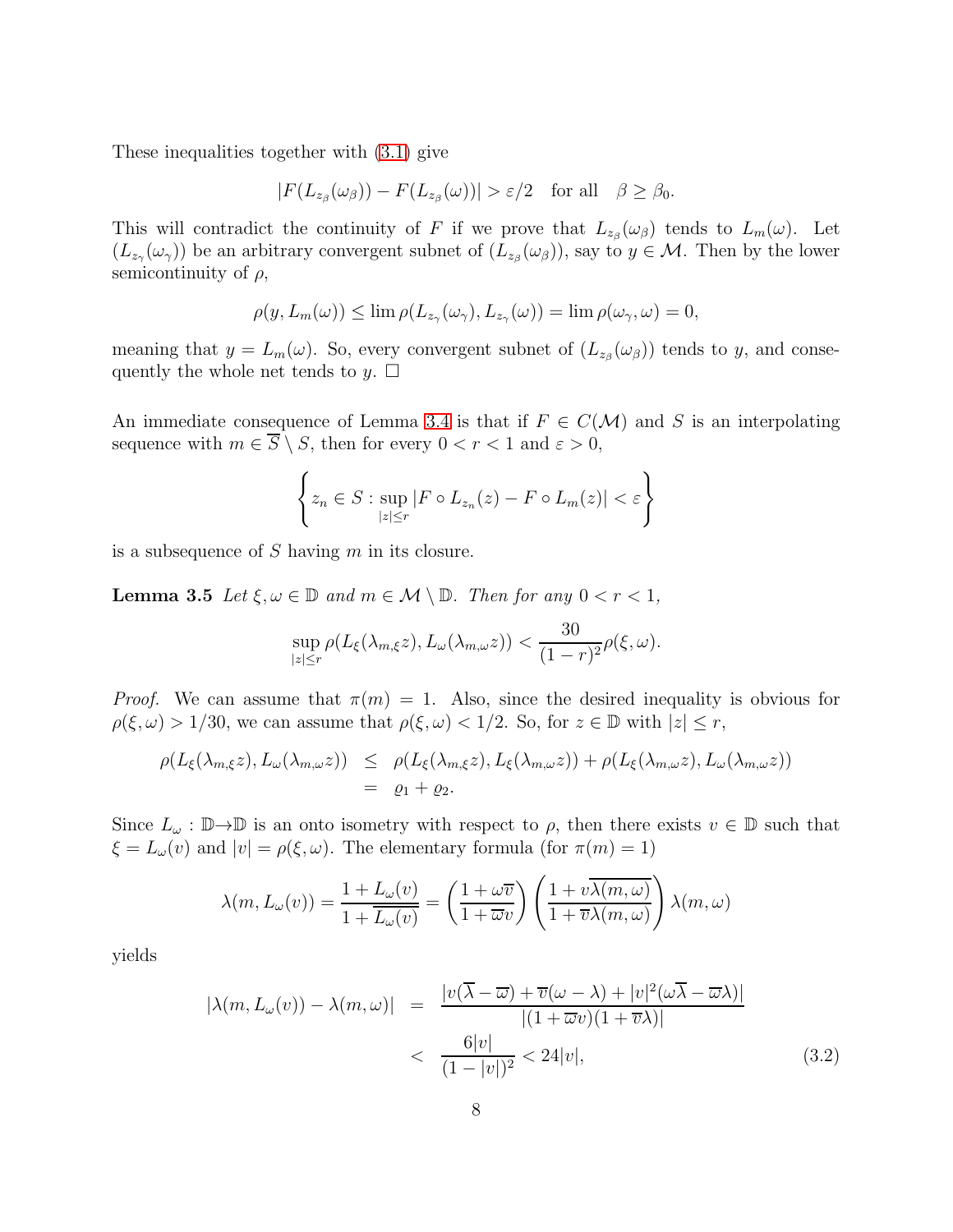where  $\lambda = \lambda(m,\omega)$ , and the last inequality holds because  $|v| < 1/2$ . Thus, [\(3.2\)](#page-7-0) and the isometric property of  $L_{\xi}$  give

<span id="page-8-0"></span>
$$
\varrho_1 = \rho(\lambda_{m,\xi}z, \lambda_{m,\omega}z) \le \frac{|\lambda(m,\xi) - \lambda(m,\omega)|}{1 - r^2} < \frac{24|v|}{1 - r^2} < \frac{24|v|}{(1 - r)^2}.\tag{3.3}
$$

Put  $z' = \lambda_{m,\omega} z$ . Then by [\(1.1\)](#page-3-1)

$$
\varrho_2 = \rho(L_{L_{\omega}(v)}(z'), L_{\omega}(z')) = \rho(L_{\omega} \circ L_v(\lambda_{\omega, v} z'), L_{\omega}(z'))
$$
  
\n
$$
= \rho(L_v(\lambda_{\omega, v} z'), z') \le \frac{|L_v(\lambda_{\omega, v} z') - z'|}{1 - |z'|}
$$
  
\n
$$
= \frac{|z'(\lambda_{\omega, v} - 1) + v - \overline{v}(z')^2 \lambda_{\omega, v}|}{(1 - |z'|) |1 + \overline{v} \lambda_{\omega, v} z'|} \le \frac{|\lambda_{\omega, v} - 1| + 2|v|}{(1 - r)^2}.
$$

This inequality together with

$$
|\lambda_{\omega,v} - 1| = \frac{|\overline{\omega}v - \omega\overline{v}|}{|1 + \omega\overline{v}|} < \frac{2|v|}{1 - |v|} < 4|v|
$$

yields  $\rho_2 < 6|v|(1-r)^{-2}$ . So, adding this estimate to [\(3.3\)](#page-8-0) we obtain

$$
\varrho_1 + \varrho_2 < (24+6)|v|(1-r)^{-2} = 30\rho(\xi,\omega)(1-r)^{-2},
$$

<span id="page-8-2"></span>as promised.  $\square$ 

**Lemma 3.6** Let  $m \in \mathcal{G}$  and  $E \subset \mathcal{M}$  be a closed m-saturated set. If V is an open neighborhood of E then there exists an open m-saturated set W such that  $E \subset W \subset V$ .

*Proof.* Since  $\mathcal{M} \setminus V$  is closed then so is  $L_m(\mathcal{M} \setminus V)$ . Since E is m saturated then the closed *m*-saturated set  $F \stackrel{\text{def}}{=} L_m^{-1}(L_m(\mathcal{M} \setminus V))$  does not meet E. Additionally,  $F \supset \mathcal{M} \setminus V$  and then the open set  $W \stackrel{\text{def}}{=} \mathcal{M} \setminus F$  satisfies the lemma.  $\Box$ 

<span id="page-8-3"></span>**Lemma 3.7** Let S be an interpolating sequence and  $m \in \overline{S}$ . If  $W \subset \mathcal{M}$  is an open msaturated neighborhood of  $\mathcal{L}_m(0)$  then there is a subsequence  $S_0 \subset S$  such that  $m \in \overline{S}_0 \cap$  $\overline{P(m)} \subset L_m(W)$ .

<span id="page-8-1"></span>*Proof.* The hypothesis on W implies that  $L_m(W)$  is open in  $\overline{P(m)}$  and  $m \in L_m(W)$ . That is, the set  $E = \overline{P(m)} \setminus L_m(W)$  is closed and  $m \notin E$ . By compactness then there is an open set  $U \subset M$  such that  $m \in U$  and  $\overline{U \cap E} = \emptyset$ . Defining  $S_0 = S \cap U$  we have that  $m \in \overline{S_0} \subset \overline{U}$ . Hence,  $\overline{S}_0 \cap E = \emptyset$  and then  $\overline{S_0} \cap \overline{P(m)} \subset \overline{P(m)} \setminus E = L_m(W)$ .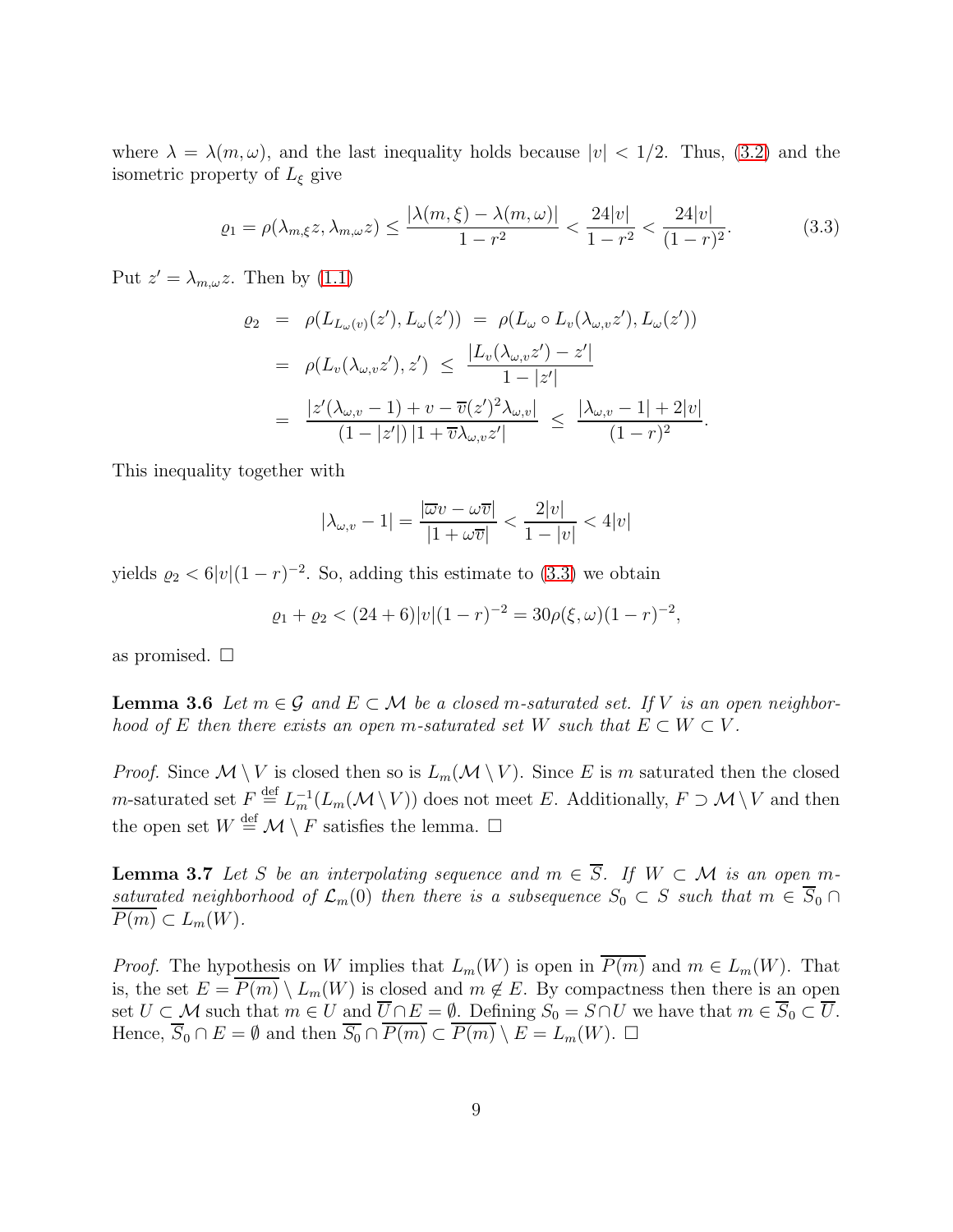**Lemma 3.8** Let  $m \in \mathcal{G}$  and  $f \in H^{\infty}$  such that  $f \circ L_x(\lambda_{m,x}z) = f(z)$  for all  $x \in \mathcal{L}_m(0)$  and  $z \in \mathbb{D}$ . For  $\varepsilon > 0$  and  $0 < r < 1$  consider the set

$$
U = \{ \omega \in \mathbb{D} : |f \circ L_{\omega}(\lambda_{m,\omega} z) - f(z)| < \varepsilon \text{ for } |z| \le r \}.
$$

Then  $\overline{U}$  is a neighborhood of  $\mathcal{L}_m(0)$ .

*Proof.* If the lemma fails then there is  $x \in \mathcal{L}_m(0)$  in the closure of  $V = \mathcal{M} \setminus \overline{U}$ . Since V is open and  $\mathbb D$  is dense in M, a simple topological argument shows that  $\overline{V} = \overline{V \cap \mathbb D}$ . Therefore  $x \in \overline{V \cap \mathbb{D}}$ , where

$$
V \cap \mathbb{D} \subset \{ \omega \in \mathbb{D} : |f \circ L_{\omega}(\lambda_{m,\omega} z_{\omega}) - f(z_{\omega})| \geq \varepsilon \text{ for some } z_{\omega} \text{ with } |z_{\omega}| \leq r \}.
$$

Let  $(\omega_{\alpha})$  be a net in  $V \cap \mathbb{D}$  that tends to x, and write  $z_{\alpha} \stackrel{\text{def}}{=} z_{\omega_{\alpha}}$ . By taking a suitable subnet we can also assume that  $z_{\alpha} \rightarrow z_0$ , where  $|z_0| \leq r$ . Thus,

<span id="page-9-0"></span>
$$
|f \circ L_{\omega_{\alpha}}(\lambda_{m,\omega_{\alpha}} z_{\alpha}) - f(z_{\alpha})| \geq \varepsilon \text{ for every } \alpha.
$$
 (3.4)

We can assume  $||f||_{\infty} \leq 1$ . By the Schwarz-Pick inequality [\[2,](#page-17-8) p. 2],

$$
\rho(f \circ L_{\omega_{\alpha}}(\lambda_{m,\omega_{\alpha}}z_{\alpha}), f \circ L_{\omega_{\alpha}}(\lambda_{m,x}z_{0})) \leq \rho(\lambda_{m,\omega_{\alpha}}z_{\alpha}, \lambda_{m,x}z_{0})
$$
  

$$
\leq \rho(\lambda_{m,\omega_{\alpha}}z_{\alpha}, \lambda_{m,x}z_{\alpha}) + \rho(\lambda_{m,x}z_{\alpha}, \lambda_{m,x}z_{0})
$$
  

$$
\leq \frac{1}{1-|z_{\alpha}|^{2}}|\lambda_{m,\omega_{\alpha}} - \lambda_{m,x}| + \rho(z_{\alpha}, z_{0}),
$$

which tends to zero. Since  $L_{\omega_{\alpha}} \to L_x$  then the last inequality gives

$$
\lim_{\alpha} f \circ L_{\omega_{\alpha}}(\lambda_{m,\omega_{\alpha}} z_{\alpha}) = \lim_{\alpha} f \circ L_{\omega_{\alpha}}(\lambda_{m,x} z_0) = f \circ L_x(\lambda_{m,x} z_0) = f(z_0),
$$

which contradicts  $(3.4)$ .  $\Box$ 

<span id="page-9-1"></span>The next lemma is in [\[8,](#page-17-5) Lemma 2.1].

**Lemma 3.9** Let u be an inner function and  $0 < \beta < 1$ . Put  $V = \{z \in \mathbb{D} : |u(z)| < \beta\}$  and suppose that  $f \in H^{\infty}(V)$ . Then there are  $0 < \gamma = \gamma(\beta) < \beta$ ,  $C = C(\beta) > 0$  and  $F \in H^{\infty}$ such that

- (i)  $||F||_{\infty} \leq C||f||_{H^{\infty}(V)}$ , and
- (ii)  $|F(z) f(z)| \le A ||f||_{H^{\infty}(V)} |u(z)|$  when  $|u(z)| < \gamma$ , where  $A = \gamma^{-1}(C + 1)$ .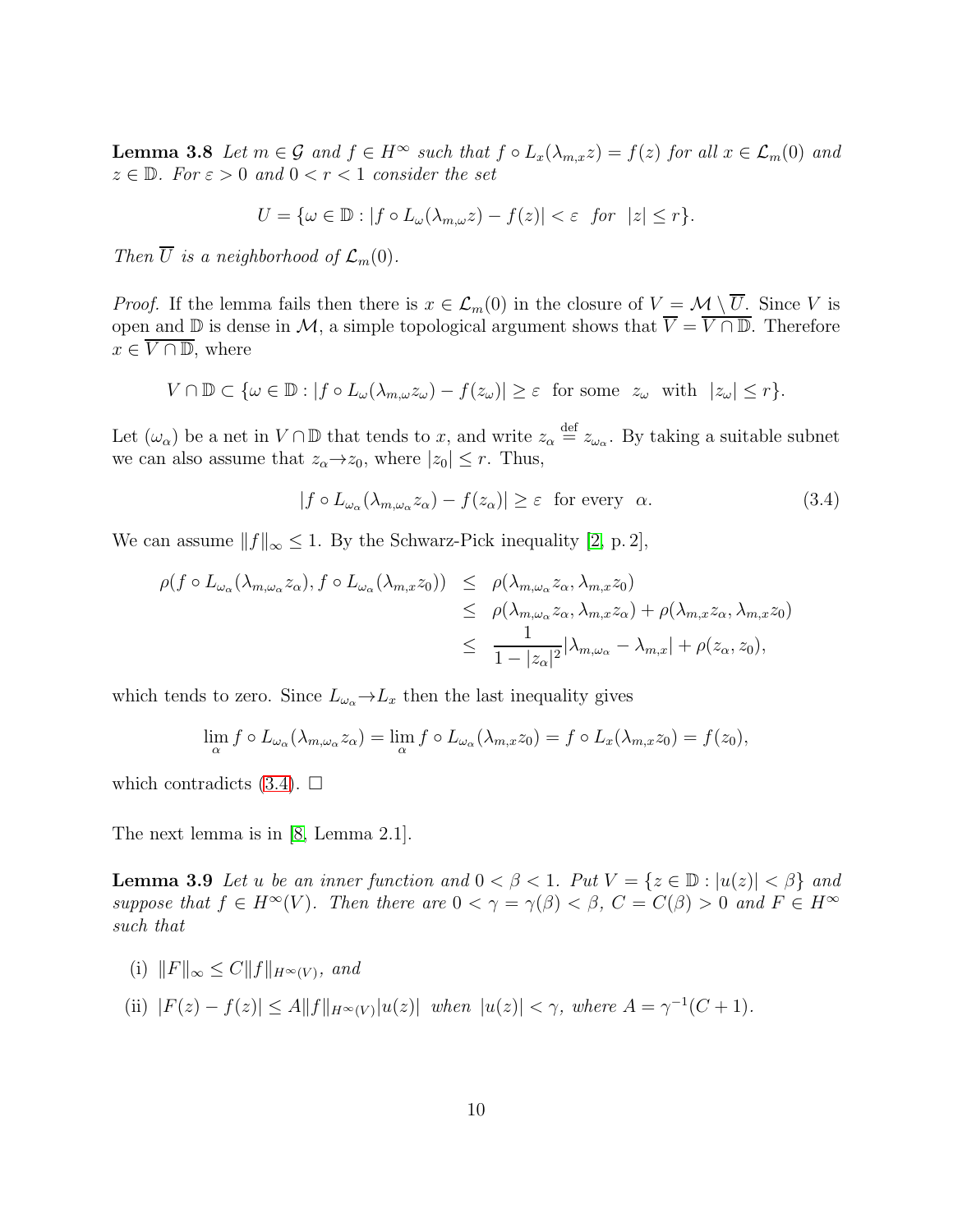#### 4 Proof of Theorem [2.2](#page-5-0)

Given  $m \in \mathcal{G} \setminus \mathbb{D}$  and  $f \in H^\infty$  that satisfy the hypotheses of the theorem, we are going to construct a function  $F \in H^{\infty}$  such that  $F \circ L_m = f$ . We can assume without loss of generality that  $\pi(m) = 1$  and  $||f|| = 1$ . Let  $\{\sigma_k\} \subset (0, 1)$  be a sequence satisfying  $\prod_{k \geq 1} \sigma_k > 0$  and let  $s(\sigma_k)$  be the associated parameters given by Lemma [3.3.](#page-6-3) Take  $s_k > s(\sigma_k)$  tending *increasingly* to  $\infty$ , and put  $r_k \stackrel{\text{def}}{=} 4(2^k s_1 + 2^{k-1} s_2 + \cdots + 2s_k).$ 

Given an arbitrary interpolating sequence S such that  $m \in \overline{S}$ , and  $\{\varepsilon_k\} \subset (0,1)$  a decreasing sequence that tends to 0, we will construct a decreasing chain of subsequences  $S_k = \{z_{k,n} : n \geq 1\}, S \supset S_1 \supset S_2 \supset \cdots$ , such that for every  $k \geq 1$ ,

- $(1)$   $m \in \overline{S_k}$ ,
- (2)  $h({|z-1| > \varepsilon_k}, S_k) > r_k$ ,
- (3)  $\sum_{n\geq 1} (1-|z_{k,n}|) < 2^{-k},$
- (4)  $h(z_{k,n_1}, z_{k,n_2}) > r_k$  for  $n_1 \neq n_2$ ,

(5) if  $b_k$  is the interpolating Blaschke product with zero sequence  $S_k$ , then

$$
|b_k(z)| \ge \sigma_k \quad \text{for} \quad z \notin \bigcup_{n \ge 1} \Delta(z_{k,n}, s_k),
$$

(6) if  $l \geq k$  and  $h(z_{l,p}, z_{k,n}) < r_l$  then  $\rho(L_{-z_{l,p}}(z_{k,n}), T_k) < \varepsilon_k$ , where  $T_k = L_m^{-1}(\overline{S}_k \cap \overline{P(m)})$ , and (7)  $|f \circ L_{\omega}(\lambda_{m,\omega}z) - f(z)| \leq \varepsilon_k$  when  $h(z,0) \leq s_k$  and  $\omega \in T_k \cap \mathbb{D}$ .

The first construction. The argument will be inductive. By Lemmas [3.8](#page-8-1) and [3.6,](#page-8-2) for every  $k \geq 1$  there is an open m-saturated neighborhood of  $\mathcal{L}_m(0)$ ,  $W_k \subset \mathcal{M}$ , such that  $W_{k+1} \subset W_k$  and for all  $\omega \in W_k$ ,

<span id="page-10-0"></span>
$$
|f \circ L_{\omega}(\lambda_{m,\omega} z) - f(z)| \le \varepsilon_k \quad \text{if} \quad h(z,0) \le s_k. \tag{4.1}
$$

Step 1. By Lemma [3.7](#page-8-3) there is  $S'_1 \subset S$  such that (1) holds and  $\overline{S'_1} \cap \overline{P(m)} \subset L_m(W_1)$ . Since  $W_1$  is m-saturated then  $T_1' \stackrel{\text{def}}{=} L_m^{-1}(\overline{S_1'} \cap \overline{P(m)}) \subset L_m^{-1}(L_m(W_1)) = W_1$ . Then [\(4.1\)](#page-10-0) tells us that  $S'_1$  satisfies (7), and then so does any subsequence of  $S'_1$  that contains m in its closure. By Lemmas [3.1](#page-6-4) and [3.3](#page-6-3) we can assume that  $\delta(S'_1)$  is so close to 1 that (4) and (5) hold. Furthermore, since  $\pi(m) = 1$  we can easily achieve conditions (2) and (3) by taking as  $S_1$ the subsequence of  $S'_1$  whose elements are contained in a sufficiently small Euclidean ball centered at 1.

Condition (6) only makes sense for  $k = l = 1$ . If  $z_{1,n}, z_{1,p} \in S_1$  are such that  $h(z_{1,n}, z_{1,p})$  $r_1$  then (4) implies that  $z_{1,n} = z_{1,p}$ . Therefore  $L_{-z_{1,p}}(z_{1,n}) = 0 \in T_1 \cap \mathbb{D}$ , because  $L_m(0) =$  $m \in \overline{S_1 \cap P(m)}$ .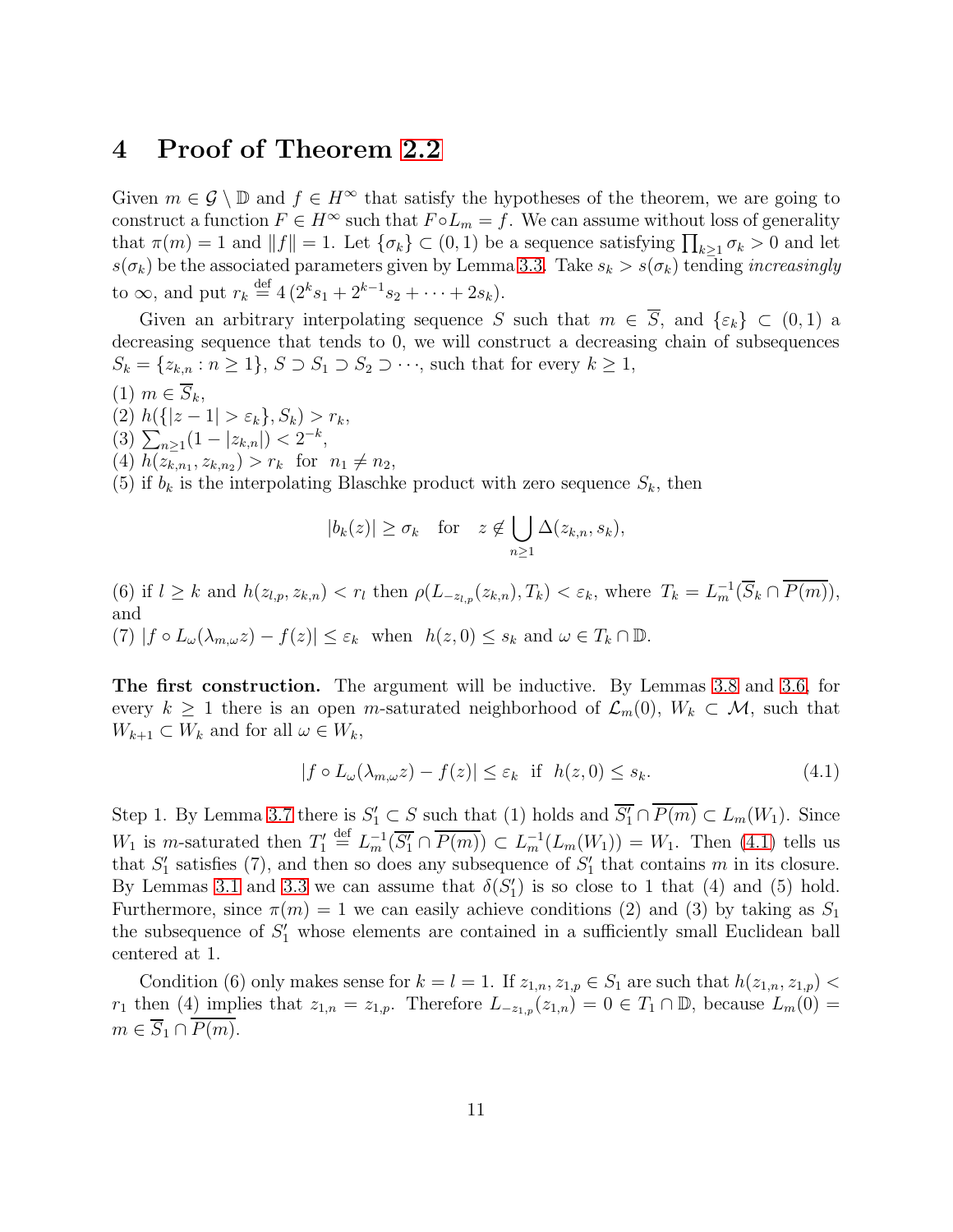Step l. Let  $l \geq 2$  and suppose that we already have  $S \supset S_1 \supset \ldots \supset S_{l-1}$  satisfying  $(1) \ldots (7)$ . By Lemma [3.7](#page-8-3) there exists  $S'_l \subset S_{l-1}$  such that (1) holds and  $\overline{S'_l} \cap \overline{P(m)} \subset L_m(W_l)$ . Since  $W_l$  is m-saturated then  $T_l' \stackrel{\text{def}}{=} L_m^{-1}(\overline{S_l'} \cap \overline{P(m)}) \subset L_m^{-1}(L_m(W_l)) = W_l$ . By [\(4.1\)](#page-10-0) the sequence  $S'_{l}$  satisfies (7), and the same holds for any subsequence of  $S'_{l}$  having m in its closure. As in the case  $l = 1$ , by Lemma [3.1](#page-6-4) and [3.3](#page-6-3) we can assume that  $S'_{l}$  satisfies (4) and (5), and by taking the points of  $S'_{l}$  that are close enough to 1 we can also assume that  $S'_{l}$  satisfies (2) and (3). Clearly, any subsequence  $S_l$  of  $S_l'$  such that  $m \in \overline{S_l}$  will satisfy all the above properties. Therefore we will be done if we can pick the sequence  $S_l$  so that it also satisfies (6).

Let  $k \leq l-1$  and let  $\eta_k > 0$  to be chosen later. By [\[4,](#page-17-3) Lemma 1.8] we have  $b_k \circ L_m = B_k g_k$ , where  $g_k \in (H^{\infty})^{-1}$  and  $B_k$  is an interpolating Blaschke product with zero sequence  $Z_{\mathbb{D}}(B_k)$ contained in  $T_k$ . The inclusion holds because if  $B_k(z_0) = 0$  then  $b_k(z_0) = 0$ , and consequently  $L_m(z_0) \in P(m) \cap Z(b_k) = P(m) \cap \overline{S}_k$ .

Since  $m \in \overline{S'_l}$  then by the remark following Lemma [3.4](#page-6-2) there is a subsequence  $\Lambda_k \subset S'_l$ such that  $m \in \overline{\Lambda}_k$  and

<span id="page-11-0"></span>
$$
|b_k \circ L_{\nu}(z) - B_k(z)g_k(z)| < \eta_k \quad \text{for} \quad \nu \in \Lambda_k \quad \text{and} \quad h(z,0) < r_l. \tag{4.2}
$$

If  $\nu \in \Lambda_k$  and  $z_{k,n} \in S_k$  satisfy  $h(z_{k,n}, \nu) < r_l$  then  $h(L_{-\nu}(z_{k,n}), 0) < r_l$ . Applying [\(4.2\)](#page-11-0) to  $z = L_{-\nu}(z_{k,n})$  we get

$$
|B_k(L_{-\nu}(z_{k,n}))| |g_k(L_{-\nu}(z_{k,n}))| = |b_k \circ L_{\nu}(L_{-\nu}(z_{k,n})) - (B_k g_k)(L_{-\nu}(z_{k,n}))| < \eta_k.
$$

We are using here that  $L_{-\nu} = L_{\nu}^{-1}$  and  $b_k(z_{k,n}) = 0$ . Then  $|B_k(L_{-\nu}(z_{k,n}))| < \eta_k ||g_k^{-1}$  $\frac{-1}{k}$ || $\infty$ . Since  $B_k$  is interpolating, Lemma [3.2](#page-6-0) implies that for small values of  $\eta_k$  the point  $L_{-\nu}(z_{k,n})$ must be close to the zero sequence of  $B_k$  in the  $\rho$ -metric. That is, choosing  $\eta_k$  small enough we obtain

<span id="page-11-1"></span>
$$
\rho(L_{-\nu}(z_{k,n}),T_k) \le \rho(L_{-\nu}(z_{k,n}),Z_{\mathbb{D}}(B_k)) < \varepsilon_k \tag{4.3}
$$

for every  $\nu \in \Lambda_k$  such that  $h(\nu, z_{k,n}) < r_l$  for some  $z_{k,n}$ . Doing this process for  $k = 1, \ldots, l-1$ we obtain the respective subsequences  $\Lambda_k \subset S'_l$  satisfying [\(4.3\)](#page-11-1), and such that  $m \in \overline{\Lambda}_k$  for  $k = 1, \ldots, l - 1$ . Since disjoint subsequences of an interpolating sequence have disjoint closures then m is in the closure of

$$
S_l \stackrel{\text{def}}{=} \bigcap_{1 \le k \le l-1} \Lambda_k,
$$

and by [\(4.3\)](#page-11-1)  $S_l$  satisfies (6) for  $k = 1, \ldots, l - 1$ . Finally, the same argument used in Step 1 shows that  $S_l$  satisfies (6) also for  $k = l$ .

**The second construction.** Observe that condition  $(4)$  implies that for a fixed value of k,

$$
\Delta(z_{k,n_1},s_k)\cap\Delta(z_{k,n_2},s_k)=\emptyset \quad \text{if} \quad n_1\neq n_2.
$$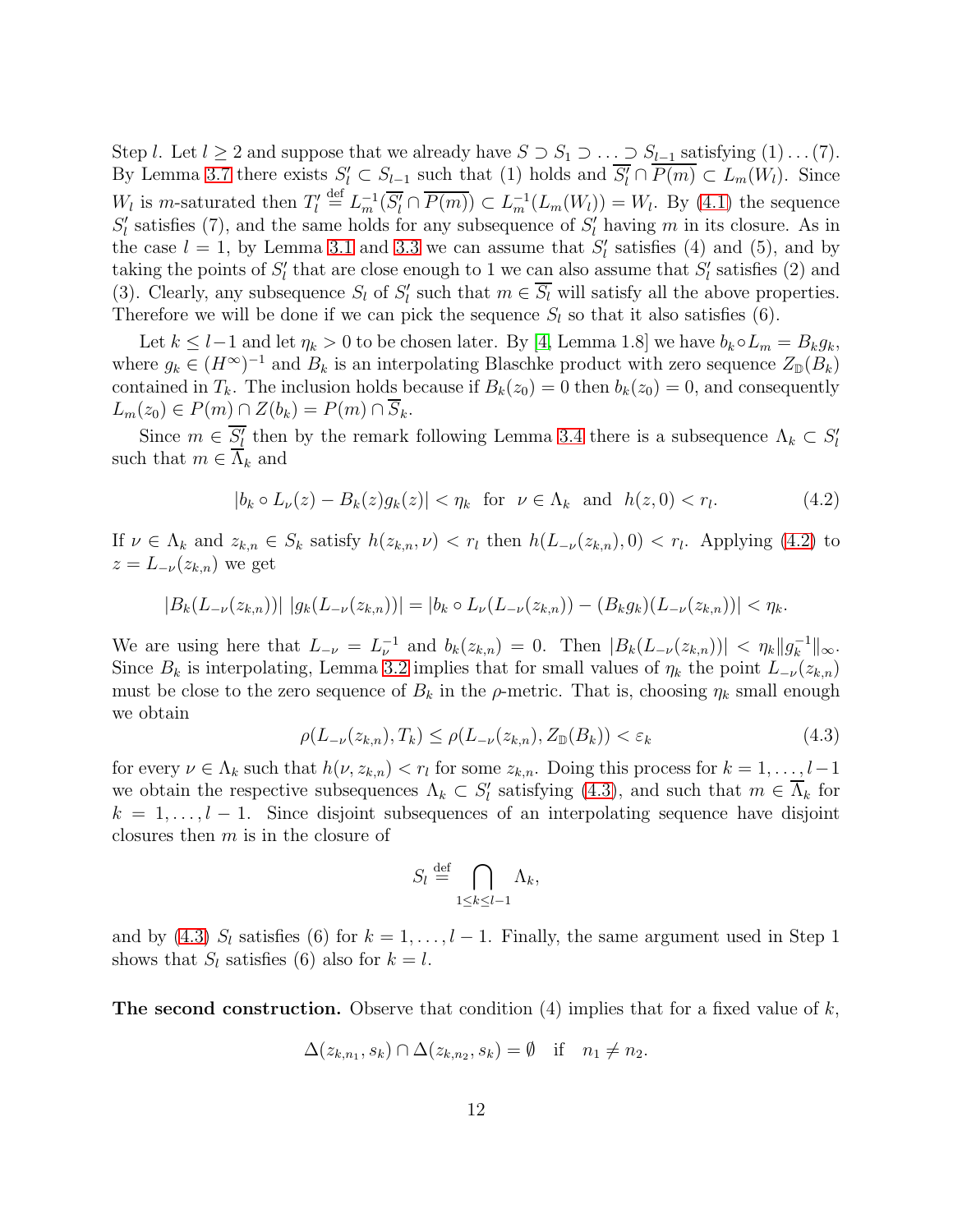Now we define recursively some sets made of unions of the balls  $\Delta(z_{k,n}, s_k)$ , which we call 'swarms'. For  $n \geq 1$  the swarm of height 1 and center  $z_{1,n}$  is defined as

$$
E_{1,n} = \Delta(z_{1,n}, s_1).
$$

Once we have the swarms of height  $j = 1, \ldots, k - 1$ , we define the swarm of height k and center  $z_{k,n}$  (for  $n \geq 1$ ) as

$$
E_{k,n} = \Delta(z_{k,n}, s_k) \bigcup \{ E_{j,p} : j \le k-1, p \ge 1 \text{ and } E_{j,p} \cap \Delta(z_{k,n}, s_k) \neq \emptyset \}.
$$

We write  $\text{diam}_h E = \sup\{h(x, y) : x, y \in E\}$  for the hyperbolic diameter of a set  $E \subset \mathbb{D}$ . The next three properties will follow by induction.

(I) diam<sub>h</sub> $E_{k,n} \leq 2^k s_1 + 2^{k-1} s_2 + \cdots + 2s_k$ ,

(II)  $E_{k,n_1} \cap E_{k,n_2} = \emptyset$  if  $n_1 \neq n_2$ , and

(III) each swarm of height  $j \leq k-1$  meets (and then it is contained in) at most one swarm of height  $k$ .

*Proof of* (I). This is trivial for  $k = 1$ . By the definition of swarms and inductive hypothesis,

$$
\begin{aligned}\n\text{diam}_{h} E_{k,n} &\leq \\
&\leq \text{diam}_{h} \Delta(z_{k,n}, s_k) + 2 \max \{ \text{diam}_{h} E_{j,p} : j \leq k-1, \ E_{j,p} \cap \Delta(z_{k,n}, s_k) \neq \emptyset \} \\
&\leq 2s_k + 2 \left( 2^{k-1} s_1 + 2^{k-2} s_2 + \dots + 2s_{k-1} \right) = 2^k s_1 + \dots + 2s_k.\n\end{aligned}
$$

*Proof of* (II) and (III). Suppose that  $E_{j,p}$  (with  $j \leq k$ ) meets  $E_{k,n_1}$  and  $E_{k,n_2}$ , where  $n_1 \neq n_2$ . Then by (I)

$$
h(z_{k,n_1}, z_{k,n_2}) \leq \text{diam}_h E_{k,n_1} + \text{diam}_h E_{j,p} + \text{diam}_h E_{k,n_2}
$$
  

$$
\leq 3(2^k s_1 + 2^{k-1} s_2 + \dots + 2s_k) < r_k,
$$

which contradicts condition (4). When  $j = k$  this proves (II), and for  $j < k$  this proves (III) except for the statement between brackets. So, suppose that  $E_{i,p}$  meets  $E_{k,n}$ , where  $j \leq k-1$ . If  $E_{j,p}$  meets  $\Delta(z_{k,n}, s_k)$  then  $E_{j,p} \subset E_{k,n}$  by definition. Otherwise there is some swarm E of height at most  $k-1$  such that

$$
E \cap \Delta(z_{k,n}, s_k) \neq \emptyset
$$
 and  $E \cap E_{j,p} \neq \emptyset$ .

If height  $E \geq j =$  height  $E_{i,p}$  then by inductive hypothesis (II) for the equality and (III) for the strict inequality, we have  $E_{j,p} \subset E$ . Hence,  $E_{j,p}$  is contained in  $E_{k,n}$ . Similarly, if height  $E < j$  then inductive hypothesis (III) implies that  $E \subset E_{j,p}$ . Therefore

$$
E_{j,p} \cap \Delta(z_{k,n}, s_k) \supset E \cap \Delta(z_{k,n}, s_k) \neq \emptyset,
$$

and then  $E_{j,p} \subset E_{k,n}$  by definition.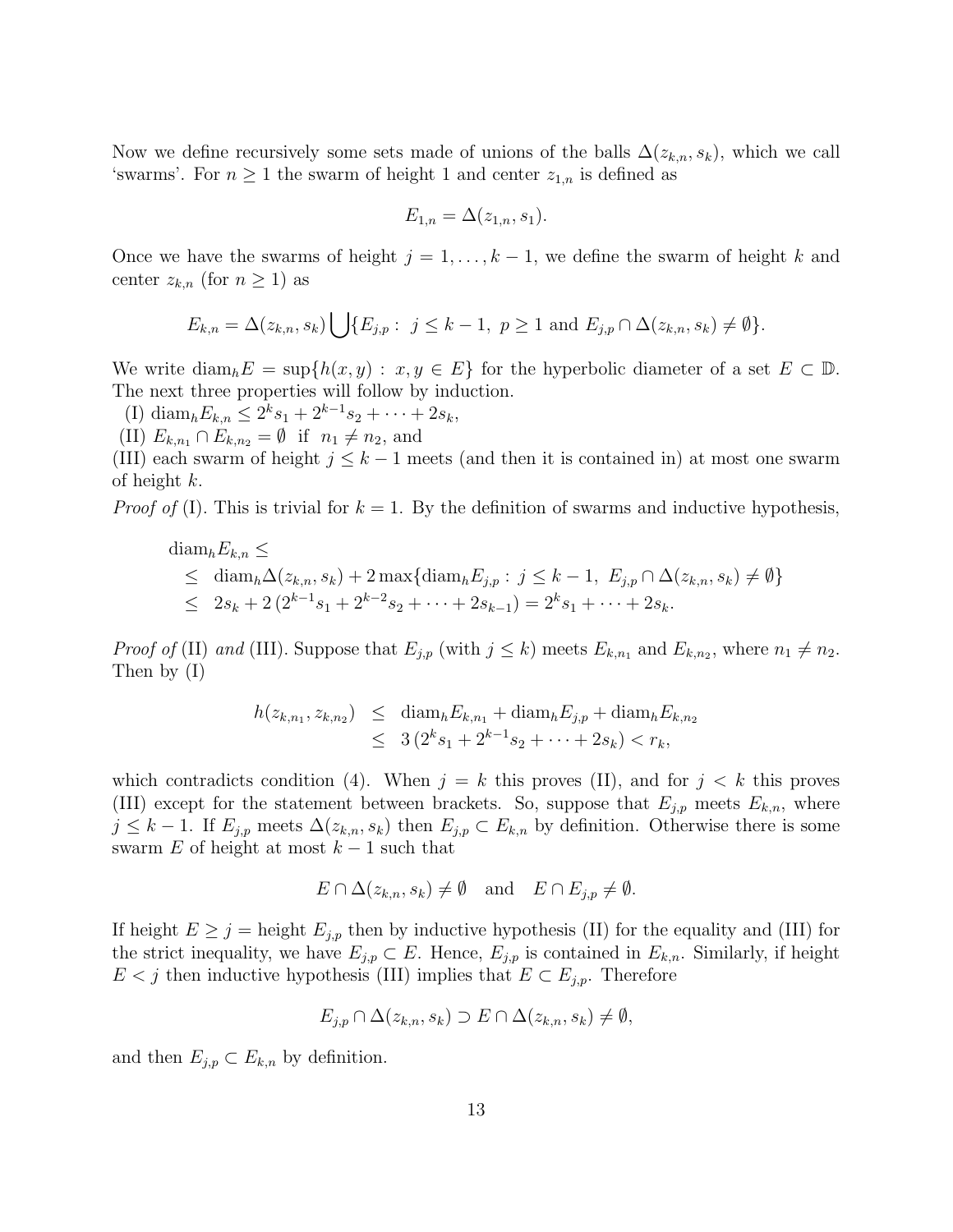Some remarks are in order. Condition (II) says that two swarms of the same height are either the same (with the same  $n$ ) or they are disjoint, and condition (III) says that if two different swarms have non-void intersection, then the one of smaller height is contained into the other. Also, observe that by (II),  $E_{k,n} \cap S_k = \{z_{k,n}\}.$ 

We will see that if  $l \geq k$  then

<span id="page-13-0"></span>
$$
\{|z - 1| > \varepsilon_k\} \cap E_{l,p} = \emptyset \text{ for all } p \ge 1.
$$
\n(4.4)

In fact, suppose that for some  $l \geq k$  and  $p \geq 1$  there is  $\omega \in E_{l,p}$  with  $|\omega - 1| > \varepsilon_k$ . Then, since  $\{\varepsilon_j\}$  is a decreasing sequence, (2) and (I) yield

$$
h(\omega, z_{l,p}) \ge h(\{|z-1| > \varepsilon_k\}, S_l) \ge h(\{|z-1| > \varepsilon_l\}, S_l) > r_l \ge 4 \operatorname{diam}_h E_{l,p},
$$

which is not possible. By [\(4.4\)](#page-13-0) every strictly increasing chain of swarms  $E^{(1)} \subset E^{(2)} \subset \ldots$  is finite. Because if  $\omega \in E^{(1)}$  then there is k such that  $|\omega - 1| > \varepsilon_k$  (since  $\varepsilon_j$  tends to 0), and therefore  $E^{(1)}$  cannot lie in any swarm of height  $\geq k$ . Roughly speaking, we could say that there is no swarm of infinite height. Consequently, every swarm is contained in a unique maximal swarm, and

$$
\Omega \stackrel{\text{def}}{=} \bigcup_{k,n \geq 1} \Delta(z_{k,n}, s_k) = \bigcup \{E_{l,p} \text{ maximal}\}.
$$

**Choosing**  $\varepsilon_k$ . Define a function  $g \in H^{\infty}(\Omega)$  by  $g(\omega) = f \circ L_{z_{l,p}}^{-1}(\omega)$  for  $\omega \in E_{l,p}$ , with  $E_{l,p}$  a maximal swarm. The only requirements that we have imposed so far to the sequence  $\{\varepsilon_k\}$ are that it is contained in  $(0, 1)$  and decreases to zero. We claim that there is a choice of the sequence  $\{\varepsilon_k\}$  so that

<span id="page-13-4"></span>
$$
\lim_{k} g(L_{z_{k,n}}(z)) = f(z),
$$
\n(4.5)

where the limit is uniform on n and on compact subsets of  $\mathbb{D}$ . Fix  $0 < r < 1$  and let  $z \in \mathbb{D}$ with  $|z| \leq r < 1$ . Since  $\lim_k s_k = \infty$  then for k big enough we have

<span id="page-13-1"></span>
$$
|z| \le r < (e^{s_k} - 1) / (e^{s_k} + 1). \tag{4.6}
$$

This means that  $z \in \Delta(0, s_k)$ . The point  $z_{k,n}$  is in some maximal swarm  $E_{l,p}$  with  $l \geq k$ . Hence by [\(4.6\)](#page-13-1)

$$
L_{z_{k,n}}(z) \in \Delta(z_{k,n}, s_k) \subset E_{l,p} \subset \Omega
$$

Since g is defined on  $\Omega$  then  $g(L_{z_{k,n}}(z))$  makes sense, and

<span id="page-13-2"></span>
$$
g(L_{z_{k,n}}(z)) = f \circ L_{z_{l,p}}^{-1}(L_{z_{k,n}}(z)) = f \circ L_{L_{-z_{l,p}}(z_{k,n})}(\overline{\lambda(-z_{l,p}, z_{k,n})}z),
$$
\n(4.7)

where the last equality comes from the identity  $L_{z_{l,p}}^{-1} = L_{-z_{l,p}}$  and [\(1.1\)](#page-3-1). A simple calculation shows that  $\overline{\lambda(-z_{l,p}, z_{k,n})} = \lambda(z_{k,n}, L_{-z_{l,p}}(z_{k,n}))$ . So, if  $\xi \stackrel{\text{def}}{=} L_{-z_{l,p}}(z_{k,n})$  we can rewrite [\(4.7\)](#page-13-2) as

<span id="page-13-3"></span>
$$
g(L_{z_{k,n}}(z)) = f \circ L_{\xi}(\lambda_{z_{k,n},\xi}z). \tag{4.8}
$$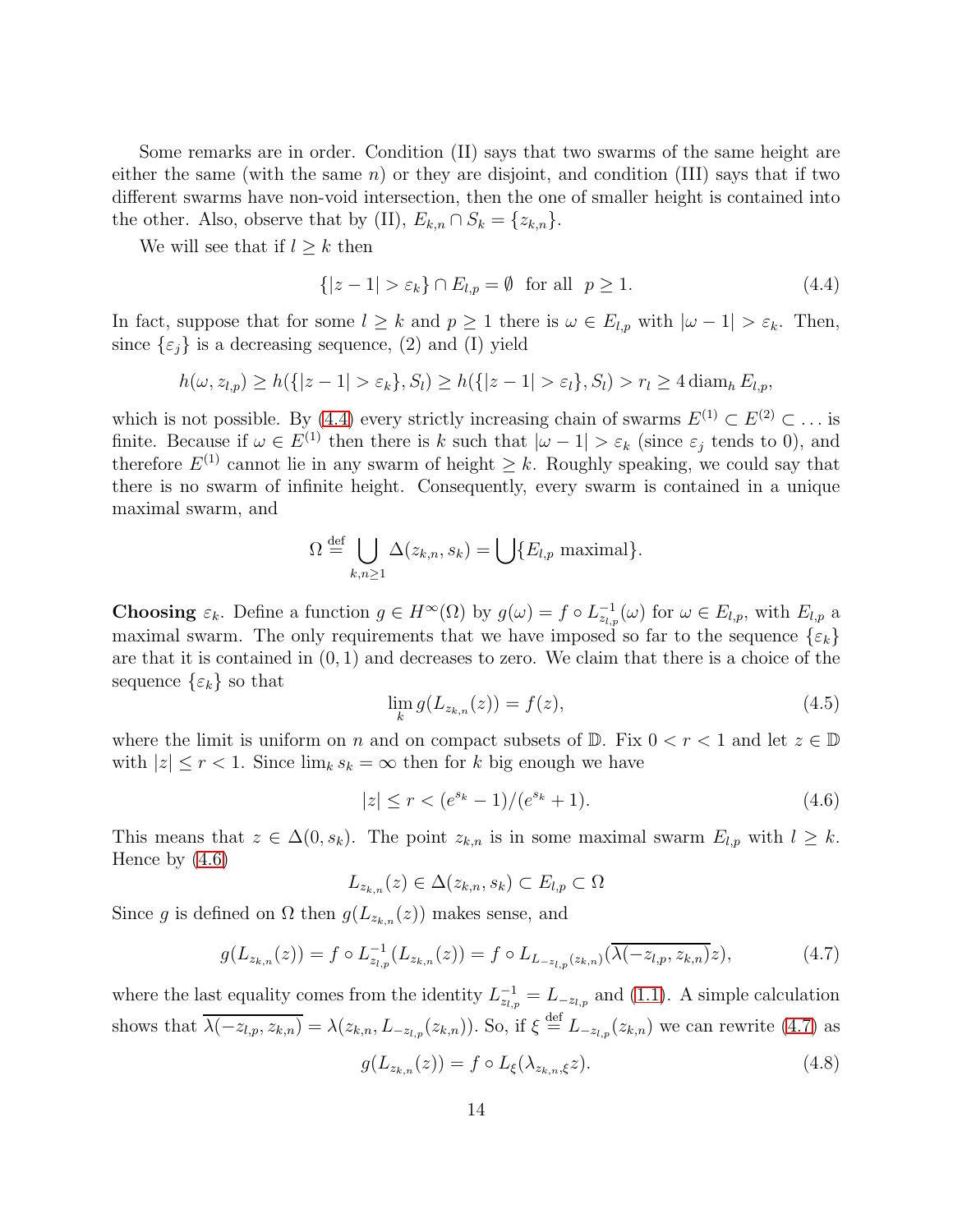Since  $z_{k,n}, z_{l,p} \in E_{l,p}$  then by (I),  $h(z_{k,n}, z_{l,p}) \leq \text{diam}_h E_{l,p} < r_l$ . Thus, (6) implies that there is  $\omega \in T_k$  such that  $\rho(\xi, \omega) < \varepsilon_k$ . Since  $h(z, 0) \leq s_k$  (by [\(4.6\)](#page-13-1)) and  $||f||_{\infty} = 1$ , then successive applications of [\(4.8\)](#page-13-3), (7) and the Schwarz-Pick inequality yield

<span id="page-14-2"></span>
$$
|g(L_{z_{k,n}}(z)) - f(z)| \leq |f \circ L_{\xi}(\lambda_{z_{k,n},\xi}z) - f \circ L_{\omega}(\lambda_{m,\omega}z)|
$$
  
+ |f \circ L\_{\omega}(\lambda\_{m,\omega}z) - f(z)|  

$$
\leq 2\rho(f \circ L_{\xi}(\lambda_{z_{k,n},\xi}z), f \circ L_{\omega}(\lambda_{m,\omega}z)) + \varepsilon_k
$$
  

$$
\leq 2\rho(L_{\xi}(\lambda_{z_{k,n},\xi}z), L_{\omega}(\lambda_{m,\omega}z)) + \varepsilon_k,
$$
 (4.9)

where

$$
\rho(L_{\xi}(\lambda_{z_{k,n},\xi}z),L_{\omega}(\lambda_{m,\omega}z)) \leq \rho(L_{\xi}(\lambda_{z_{k,n},\xi}z),L_{\xi}(\lambda_{m,\xi}z)) + \rho(L_{\xi}(\lambda_{m,\xi}z),L_{\omega}(\lambda_{m,\omega}z))
$$
  
=  $\varrho_1 + \varrho_2$ .

Using the isometric property of  $L_{\xi}$ , a straightforward calculation shows that

<span id="page-14-1"></span>
$$
\varrho_{1} = \rho(\lambda_{z_{k,n},\xi}z,\lambda_{m,\xi}z) \leq \frac{|\lambda_{z_{k,n},\xi} - \lambda_{m,\xi}|}{1 - |z|^{2}}
$$
\n
$$
= \left| \frac{(1 - z_{k,n})(1 + \xi)\overline{\xi} - (1 - \overline{z}_{k,n})(1 + \overline{\xi})\xi}{(1 - |z|^{2})(1 + \overline{\xi}z_{k,n})(1 + \overline{\xi})} \right|
$$
\n
$$
\leq \frac{2}{(1 - r^{2})} \frac{|1 - z_{k,n}|}{(1 - |\xi|)}.
$$
\n(4.10)

By (2) and since  $\varepsilon_j \to 0$ , there is  $j > 1$  such that

<span id="page-14-0"></span>
$$
\varepsilon_j < |1 - z_{k,n}| \le \varepsilon_{j-1},\tag{4.11}
$$

and since  $z_{k,n} \in E_{l,p}$  then [\(4.4\)](#page-13-0) says that  $l =$  height  $E_{l,p} < j$ . By (I) then  $h(z_{k,n}, z_{l,p}) \le$  $\text{diam}_h E_{l,p} < r_l < r_j$ . Thus,

$$
|\xi| = |L_{-z_{l,p}}(z_{k,n})| = \rho(L_{-z_{l,p}}(z_{k,n}), 0) = \rho(z_{k,n}, z_{l,p}) < \frac{e^{r_j} - 1}{e^{r_j} + 1},
$$

and consequently  $(1 - |\xi|) \ge e^{-r_j}$ . Choosing  $\varepsilon_{q-1} = (2 q e^{r_q})^{-1}$  for all  $q > 1$ , we can insert the last inequality and  $(4.11)$  in  $(4.10)$ , thus obtaining

$$
\varrho_1 \le \frac{2e^{r_j} \varepsilon_{j-1}}{1 - r^2} = \frac{j^{-1}}{(1 - r)^2} < \frac{k^{-1}}{(1 - r)^2}.
$$

The last inequality holds because  $j > l \geq k$ . On the other hand, since  $|z| \leq r$  and  $\rho(\xi, \omega) < \varepsilon_k$ then Lemma [3.5](#page-7-1) says that  $\varrho_2 < (1 - r)^{-2} 30 \varepsilon_k$ . Putting all this together in [\(4.9\)](#page-14-2) we obtain that whenever  $|z| \leq r$  and k is large enough so that [\(4.6\)](#page-13-1) holds, then

$$
|g(L_{z_{k,n}}(z)) - f(z)| \le 2(\varrho_1 + \varrho_2) + \varepsilon_k < \frac{C}{(1-r)^2} \frac{1}{k}
$$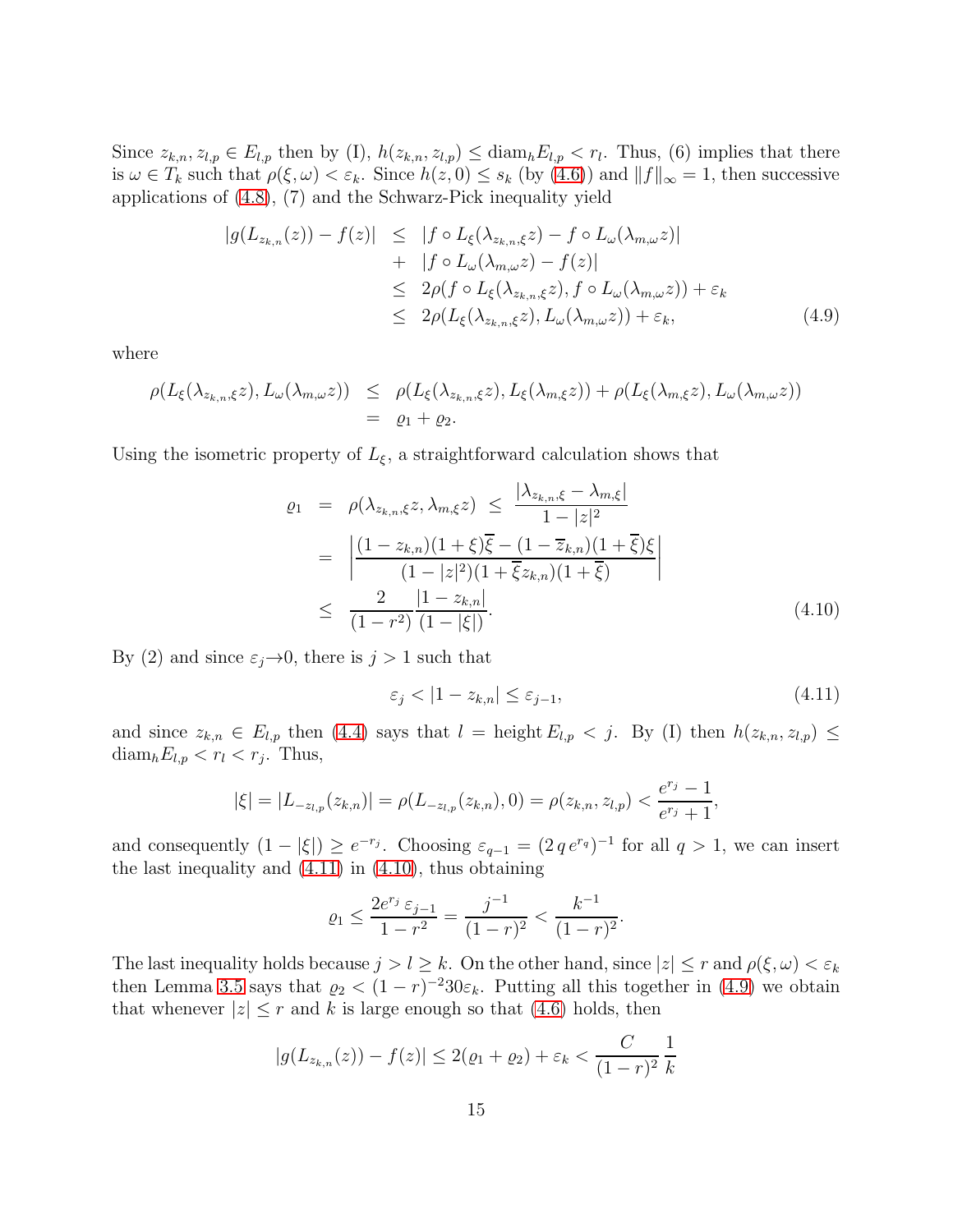for some absolute constant  $C > 0$ . Since this estimate is independent of n then [\(4.5\)](#page-13-4) follows.

**The construction of** F. We recall that  $b_k$  is a Blaschke product with zero sequence  $S_k$ . Since S is an interpolating sequence, then  $a = \inf\{|b_k(z)| : z \in S \setminus S_k\} > 0$ , and since  $m \in \overline{S}_k$  then  $\{x \in \mathcal{M} : |b_k(x)| < a/2\}$  is an open neighborhood of m. So, if  $(z_\alpha)$  is a net in S converging to m then there is  $\alpha(k)$  such that the tail  $(z_{\alpha})_{\alpha \geq \alpha(k)}$  is completely contained in  $\{z \in \mathbb{D} : |b_k(z)| < a/2\} \cap S = S_k$ . Therefore [\(4.5\)](#page-13-4) implies that  $\lim_{\alpha} g(L_{z_{\alpha}}(z)) = f(z)$ .

By (3),  $\sum_{k,n\geq 1} (1-|z_{k,n}|) < \sum_{k\geq 1} 1/2^k = 1$ , and consequently the Blaschke product  $b = \prod_{k\geq 1} b_k$  converges. Furthermore, if we write  $\beta = \prod_{k\geq 1} \sigma_k$ , condition (5) tells us that

$$
|b(z)| \geq \beta \quad \text{when} \quad z \notin \bigcup_{k \geq 1} \bigcup_{n \geq 1} \Delta(z_{k,n}, s_k) = \Omega.
$$

That is,  $V = \{z \in \mathbb{D} : |b(z)| < \beta\} \subset \Omega$ . In addition, since each  $b_k$  vanishes on m (because  $m \in \overline{S}_k$  for every  $k \ge 1$ ) then b vanishes on m with infinite multiplicity. So,  $b \equiv 0$  on  $P(m)$ .

Thus,  $g \in H^{\infty}(\Omega) \subset H^{\infty}(V)$ . By Lemma [3.9](#page-9-1) then there are  $0 < \gamma = \gamma(\beta) < \beta$ , a constant  $C > 0$  and  $F \in H^{\infty}$  such that

<span id="page-15-0"></span>
$$
|F(z) - g(z)| \le C|b(z)| \quad \text{when} \quad |b(z)| < \gamma. \tag{4.12}
$$

Let  $(z_\alpha)$  be any net in S that tends to m and let  $z \in \mathbb{D}$ . Then  $L_{z_\alpha}(z) \to L_m(z) \in P(m)$ , and since  $b \equiv 0$  on  $P(m)$  then  $b \circ L_{z_\alpha}(z) \to b \circ L_m(z) = 0$ . So, there is  $\alpha_0$  (depending on z) such that  $L_{z_\alpha}(z) \in \{|b| < \gamma\}$  for every  $\alpha \ge \alpha_0$ . Thus, by  $(4.12)$ 

$$
|F \circ L_{z_{\alpha}}(z) - g \circ L_{z_{\alpha}}(z)| \le |b \circ L_{z_{\alpha}}(z)| \quad \text{for} \quad \alpha \ge \alpha_0,
$$

where the last term tends to zero when we take limit in  $\alpha$ . Henceforth

$$
F \circ L_m(z) = \lim_{\alpha} F \circ L_{z_\alpha}(z) = \lim_{\alpha} g \circ L_{z_\alpha}(z) = f(z),
$$

and we are done.  $\square$ 

The proof above shows that if  $y \in \bigcap_{k\geq 1} \overline{S_k}$  is any point and  $F \in H^{\infty}$  is the function constructed in the last step, then  $F \circ L_y(z) = f(z)$ . This does not mean that  $\mathcal{L}_y(0) = \mathcal{L}_m(0)$ , because the chain of interpolating sequences constructed depends on the function f.

#### 5 Examples

A point  $m \in \mathcal{M} \setminus \mathbb{D}$  is called *oricycular* if it is in the closure of a region limited by two circles in D that are tangent to  $\partial$ D at the same point. Every oricycular point is in  $\mathcal G$  and it is in the closure of some tangent circle to  $\partial \mathbb{D}$  (see [\[6,](#page-17-0) pp. 107-108]). We are going to search for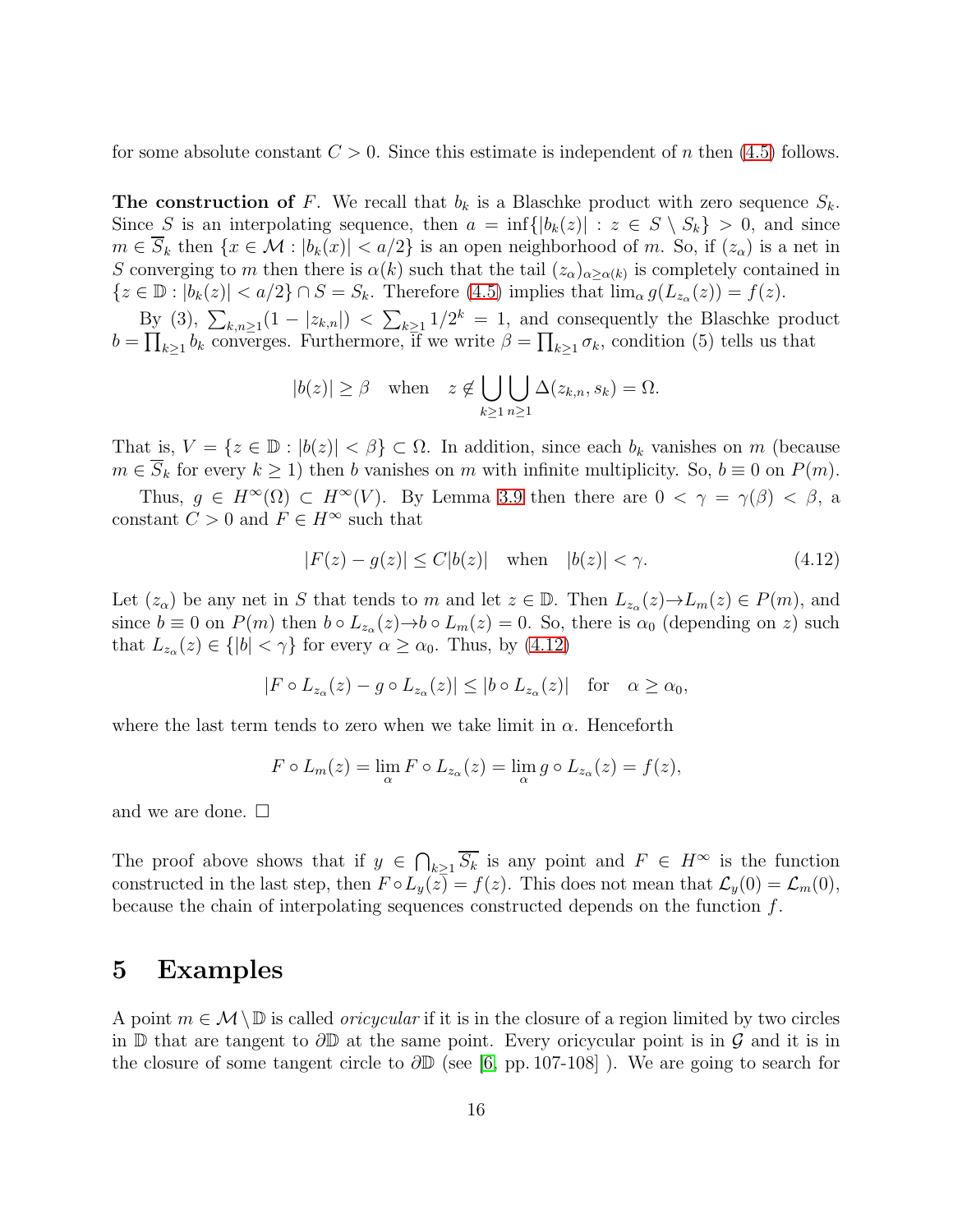the possible fibers that meet  $\mathcal{L}_m(0)$  when m is a nontangential or an oricycular point, and we shall determine  $\lambda(m, x)$  for all possible  $x \in \mathcal{L}_m(0)$ .

Every point in  $\mathcal{M}\setminus\mathbb{D}$  has the form  $\gamma m$ , where  $\pi(m)=1$  and  $\gamma\in\mathbb{C}$  has modulus 1. Since  $\lambda(m, x) = \lambda(\gamma m, \gamma x)$  for every  $x \in \mathcal{M}$ , and by Lemma [1.3](#page-4-2)  $\mathcal{L}_{\gamma m}(0) = \gamma \mathcal{L}_{m}(0)$ , then there is no loss of generality by considering  $\pi(m) = 1$ .

Let b be an interpolating Blaschke product with zero sequence  $\{z_k\}$  such that  $b(m) = 0$ . If the point  $\omega \in \mathbb{D}$  is a zero of  $b \circ L_m$  then there is a subsequence  $\{z_{k_j}\}\$  of  $\{z_k\}$  such that  $b \circ L_{z_{k_j}}(\omega) \rightarrow 0$ . By Lemma [3.2](#page-6-0) then

$$
\lim_{j} \rho(\omega, \{L_{-z_{k_j}}(z_k)\}_{k \ge 1}) = \lim_{j} \rho(L_{z_{k_j}}(\omega), \{z_k\}) \le c(\delta(b))^{-1} \lim_{j} |b(L_{z_{k_j}}(\omega))| = 0.
$$

Consequently,  $\omega$  is an accumulation point of

$$
A_N = \{ L_{-z_n}(z_k) : k \ge 1, \ n \ge N \}
$$

for every positive integer N.

If m is a nontangential point we can assume that there is some fixed  $-\pi/2 < \theta < \pi/2$ , such that  $\{z_n\}$  lies in the straight segment

$$
S = \{ z \in \mathbb{D} : 1 - z = re^{i\theta}, r > 0 \}.
$$

A straightforward calculation shows that the closure of S in  $\mathbb C$  meets  $\partial \mathbb D$  when  $r = 0$  and  $r = 2\cos\theta$ . Therefore,  $S = (1 - 2\cos\theta e^{i\theta}, 1)$  and  $z_n = 1 - r_n e^{i\theta}$ , with  $0 < r_n < 2\cos\theta$ . We can also assume that  $z_n \to 1$ . The conformal map  $L_{-z_n}$  sends S into a circular segment  $C_n \cap \mathbb{D}$ , where  $C_n$  is the circle that pass through the points  $L_{-z_n}(z_n) = 0$ ,  $L_{-z_n}(1) = e^{i2\theta}$  and

<span id="page-16-0"></span>
$$
L_{-z_n}(1 - 2\cos\theta \, e^{i\theta}) = \frac{(r_n - 2\cos\theta)e^{i\theta}}{2\cos\theta e^{i\theta} + r_n(e^{-i\theta} - 2\cos\theta)}.\tag{5.1}
$$

We are including here the extreme case when  $C_n$  is a straight line (i.e.,  $\theta = 0$ ). Since  $r_n \to 0$ , taking limits in [\(5.1\)](#page-16-0) we see that the limit curve of  $C_n$  is the circular segment  $C \cap \mathbb{D}$ , where C is the circle that pass through 0,  $e^{i2\theta}$  and  $-1$ . Therefore the zero sequence of  $b \circ L_m$  lies in  $C \cap \mathbb{D}$ , and since  $b \circ L_m$  vanishes on  $\mathcal{L}_m(0)$ , only the fibers of  $-1$  and  $e^{i2\theta}$  can have points of  $\mathcal{L}_m(0)$ .

Clearly, if  $x \in \mathcal{L}_m(0)$  is in the fiber of  $e^{i2\theta}$  then  $\lambda(m, x) = e^{i2\theta}$ . Suppose that  $x \in \mathcal{L}_m(0)$ is in the fiber of  $-1$ . Since the straight segment  $-1 + Re^{-i\theta}$ , with  $0 < R < 2 \cos \theta$ , is tangent to C at the point  $-1$  then x is a nontangential point lying in the closure of this segment. So,  $\lambda(m, x) = e^{-i2\theta}$  by Section 1.

If m is a oricycular point (with  $\pi(m) = 1$ ) a similar but easier analysis shows that  $\mathcal{L}_m(0)$ lies in the closure of  $C \cap \mathbb{D}$ , where C is the tangent circle to  $\partial \mathbb{D}$  that pass through 0 and −1. Therefore  $\mathcal{L}_m(0)$  only can meet the fiber of −1, and indeed it does unless  $P(m)$  is a homeomorphic disk. Since C is tangent to  $\partial \mathbb{D}$  then every  $x \in \mathcal{L}_m(0)$  with  $\pi(x) = -1$  is a tangential point, which by Section 1 yields  $\lambda(m, x) = -1$ .